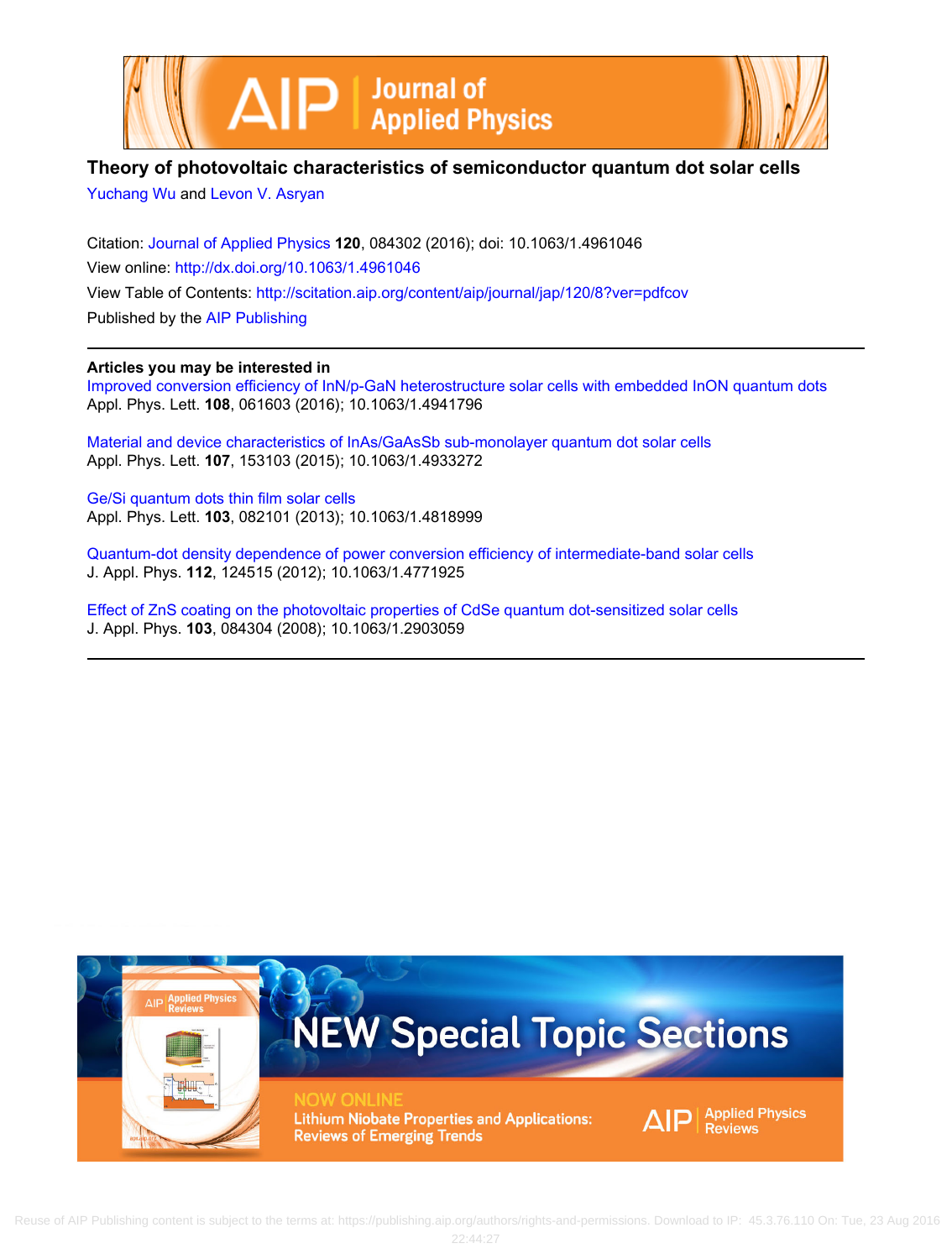

## [Theory of photovoltaic characteristics of semiconductor quantum dot solar](http://dx.doi.org/10.1063/1.4961046) [cells](http://dx.doi.org/10.1063/1.4961046)

Yuchang Wu<sup>1,2,a)</sup> and Levon V. Asrvan<sup>3,b)</sup>

<sup>1</sup>Low Carbon Energy Institute, China University of Mining and Technology, Xuzhou 221116, China 2 School of Materials Science and Engineering, China University of Mining and Technology, Xuzhou 221116, China

 $^3$ Virginia Polytechnic Institute and State University, Blacksburg, Virginia 24061, USA

(Received 15 April 2016; accepted 3 August 2016; published online 23 August 2016)

We develop a comprehensive rate equations model for semiconductor quantum dot solar cells (QDSCs). The model is based on the continuity equations with a proper account for quantum dots (QDs). A general analytical expression for the total current density is obtained, and the currentvoltage characteristic is studied for several specific situations. The degradation in the open circuit voltage of the QDSC is shown to be due to strong spontaneous radiative recombination in QDs. Due to small absorption coefficient of the QD ensemble, the improvement in the short circuit current density is negligible if only one QD layer is used. If spontaneous radiative recombination would be suppressed in QDs, a QDSC with multiple QD layers would have significantly higher short circuit current density and power conversion efficiency than its conventional counterpart. The effects of photoexcitation of carriers from discrete-energy states in QDs to continuum-energy states are discussed. An extended model, which includes excited states in QDs, is also introduced. Published by AIP Publishing. [[http://dx.doi.org/10.1063/1.4961046\]](http://dx.doi.org/10.1063/1.4961046)

## I. INTRODUCTION

Due to quantum confinement of charge carriers (electrons and holes) in all three dimensions, quantum dots (QDs) have drawn much attention for their potential applications in optoelectronic devices such as solar cells  $(SCs)$ .<sup>1–13</sup> Changing the sizes of QDs and, hence, the position of confined carrier energy levels can easily alter the optical properties of QDbased devices. When QDs are used in a multi-junction SC, the current due to photon absorption by QDs can be tuned to achieve the current-match condition leading to an increase in the power conversion efficiency.<sup>[6](#page-11-0)</sup> QDs were also proposed to provide an intermediate band (IB) in an intermediate band solar cell (IBSC).<sup>1</sup>

It was shown earlier that the power conversion efficiency of an ideal  $IBSC^{14,15}$  $IBSC^{14,15}$  $IBSC^{14,15}$  could exceed the Shockley-Queisser (SQ) limit of a single bandgap  $SC<sup>16</sup>$ . The idea is that, besides the optical transition from the valence band (VB) to the conduction band (CB), by introducing an IB into the bandgap of the host material, an additional IB-mediated two-step two-photon-absorption process (VB  $\rightarrow$  IB and the subsequent IB  $\rightarrow$  CB transitions) becomes possible. The otherwise wasted sub-bandgap energy photons can now be absorbed via IB and, hence, both the short circuit current and the overall power conversion efficiency should be increased.

In a semiconductor quantum dot solar cell (QDSC), in which one or multiple layers with QDs are embedded in a conventional semiconductor SC, the QD confined energy level<sup>[7](#page-11-0)</sup> or the miniband<sup>[1](#page-11-0)</sup> can act as an IB. The miniband is formed when multiple layers with QDs are grown within a larger bandgap material matrix and the distance between neighboring layers or the height of the potential energy barrier is small enough for tunneling to occur between the layers. Making high performance QDSC turned, however, to be a difficult task. The problem is that, although the short circuit current can be increased due to absorption of subbandgap energy photons, the open circuit voltage is decreased. The increase in the short circuit current can hardly compensate for the decrease in open circuit voltage and the overall effect is a reduction of the power conversion efficiency.

Due to the fact that zero-dimensional QDs are incorporated in the bulk material and due to the presence of multiple processes in QDSCs, certain simplifications were made to provide theoretical insights into the operating characteristics of QDSCs. $17-22$  $17-22$  $17-22$  For instance, the confined electron energy level in a QD or the miniband were treated as the IB. The VB offset was assumed to be zero. While the absorption coefficient of a QD ensemble is energy-dependent (with a peak at the photon energy corresponding to the optical transition in a mean-sized QD), the IB was characterized by two constant absorption coefficients—one for a range of subbandgap energy photons corresponding to the  $VB \rightarrow IB$  transitions and the other for the IB  $\rightarrow$  CB optical transitions. QDs were also assumed to be evenly distributed in the active region. The carrier dynamics between QDs and the host material and the spontaneous radiative recombination within QDs were also not properly included into the existing models. Most of the present QDSC theories consider InAs/GaAs QDSCs, in which InAs QDs are grown in the GaAs matrix and which are relatively easy to fabricate. The problem is, however, that the energy levels of carriers confined in QDs correspond to the GaAs bandgap. The VB and CB offset energies are not zero, they are actually large, which is far

a)Electronic mail: [yuchangw@cumt.edu.cn](mailto:yuchangw@cumt.edu.cn)

b)Electronic mail: [asryan@vt.edu](mailto:asryan@vt.edu)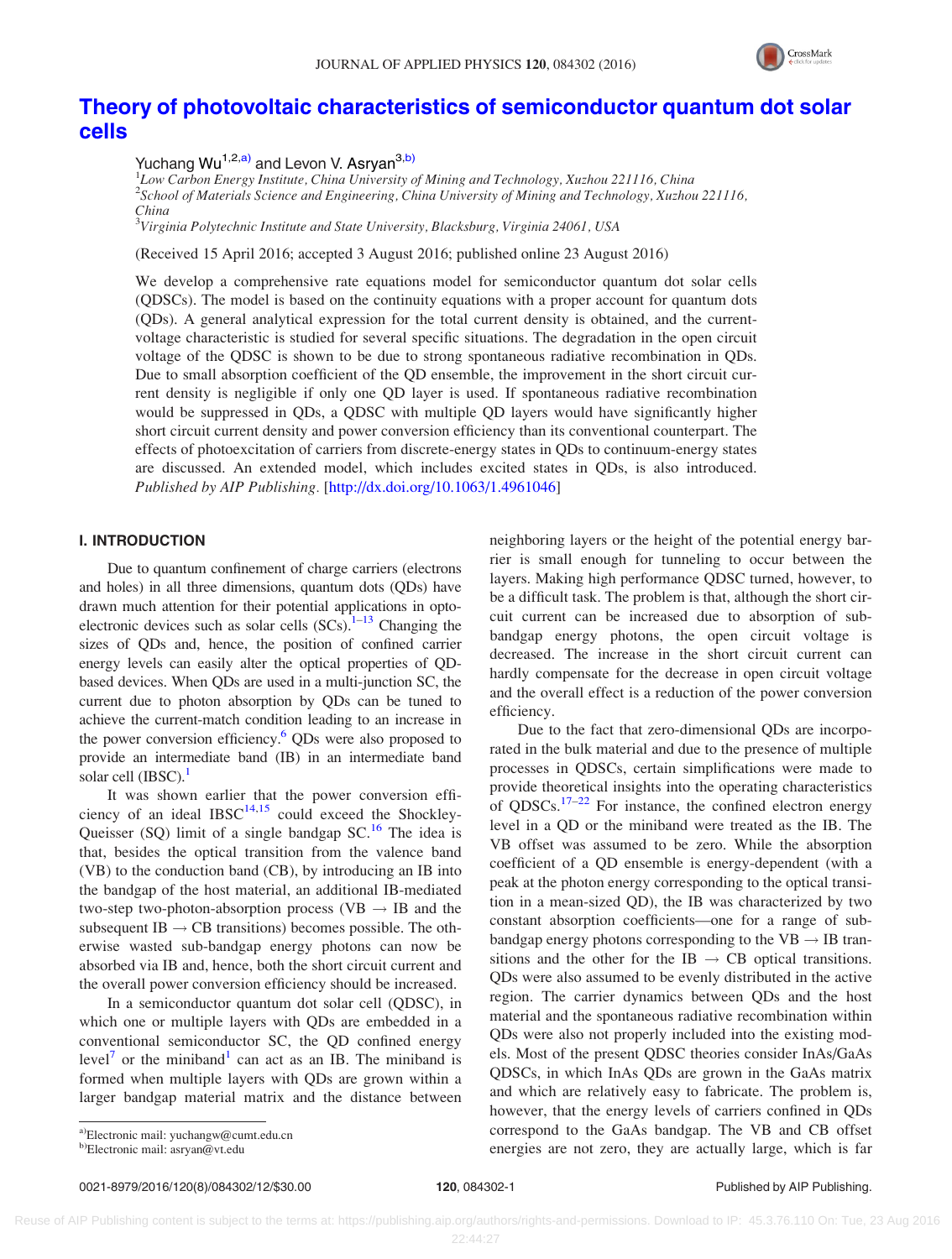<span id="page-2-0"></span>from an ideal situation.<sup>[9](#page-11-0)</sup> As a result, transitions between the electron- and hole-ground states in QDs and carrier exchange (via both thermal and non-thermal processes) between the confined states in QDs and the continuous energy states in the bulk will occur. Hence, two constant absorption coefficients cannot properly describe the presence of QDs in a QDSC.

In this paper, we develop a rate equations model for semiconductor QDSCs based on such a model for QD lasers.<sup>[23,24](#page-12-0)</sup> Unlike lasers, which operate by current injection, a QDSC is a power source and hence the photocarrier generation term should now enter into the rate equations. We use the Dirac delta function to describe spatial discreteness of a QD layer.<sup>[24](#page-12-0)</sup> The carrier thermal exchange between QDs and the host material is characterized by capture cross-sections. Photon absorptions both via the QD ground-state transitions and photoexcitation are studied. We show that inferior performance of QDSCs as compared to their conventional counterpart is due to weak photon absorption in QDs and weak photoexcitation of carriers from QDs as well as to strong spontaneous radiative recombination in QDs.

#### II. THEORETICAL MODEL

Our model is based on the following set of steadystate rate equations that describe the carrier generation, recombination, and transport processes in a QDSC as shown in Fig. 1:

For free carriers in the bulk i-region

$$
\sigma_{\rm n}v_{\rm n}n_{\rm 1}N_{\rm S}f_{\rm n}\delta(x-x_{0}) - \sigma_{\rm n}v_{\rm n}N_{\rm S}(1-f_{\rm n})n(x)\delta(x-x_{0})
$$

$$
+ g_{\rm non\_th, n}\delta(x-x_{0}) + g_{\rm bulk} - R_{\rm bulk} + \frac{1}{q}\frac{dj_{\rm n}}{dx} = 0,
$$
 (1)

$$
\sigma_{\rm p} \mathbf{v}_{\rm p} p_1 N_{\rm S} f_{\rm p} \delta(x - x_0) - \sigma_{\rm p} \mathbf{v}_{\rm p} N_{\rm S} (1 - f_{\rm p}) p(x) \delta(x - x_0)
$$

$$
+ g_{\rm non\_th,p} \delta(x - x_0) + g_{\rm bulk} - R_{\rm bulk} - \frac{1}{q} \frac{dj_{\rm p}}{dx} = 0, \qquad (2)
$$



FIG. 1. Simplified structure and schematic energy band diagram (the inset) of a typical QDSC (not drawn to scale). The layer with QDs is located at the position  $x_0$  in the i-region. The thickness of the n-, i-, and p-region is  $w_n$ , b, and  $w_p$ , respectively. The front and back contacts are shown in black. The main processes (shown by arrows) associated with QDs are as follows:  $\Phi$  photocarrier generation by absorption of photons, 2 radiative recombination of carriers,  $\circledast$  thermal escape of carriers from QDs to the bulk,  $\circledast$  carrier capture from the bulk into QDs, and  $\circledast$  photoexcitation or tunneling of carriers confined in QDs. For our calculations, a typical InAs/GaAs QDSC is used;  $w_n = 300$  nm,  $b = 1000$  nm,  $w_n = 200$  nm,  $x_0 = b/2$ , and the surface recombination velocities for the front and back contacts  $S_p = S_n = 10^4$  cm/s. The doping levels in the n- and p-region are  $2 \times 10^{16}$  and  $4 \times 10^{17}$  cm<sup>-3</sup>, respectively.

for carriers confined in QDs

$$
\sigma_{\rm n}v_{\rm n}N_{\rm S}(1-f_{\rm n})n(x)\,\delta(x-x_{0})-\sigma_{\rm n}v_{\rm n}n_{1}N_{\rm S}f_{\rm n}\,\delta(x-x_{0})\n-g_{\rm non-th,n}\delta(x-x_{0})+g_{\rm QD}\,\delta(x-x_{0})-R_{\rm QD}\,\delta(x-x_{0})=0,
$$
\n(3)

$$
\sigma_{p}v_{p}N_{S}(1-f_{p})p(x)\delta(x-x_{0})-\sigma_{p}v_{p}p_{1}N_{S}f_{p}\delta(x-x_{0})
$$
  
-  $g_{\text{non-th},p}\delta(x-x_{0})+g_{\text{QD}}\delta(x-x_{0})-R_{\text{QD}}\delta(x-x_{0})=0,$   
(4)

where  $n(x)$  and  $p(x)$  are the free electron and hole densities in the i-region, respectively,  $\sigma_{n,p}$  are the cross-sections of carrier capture into a QD,  $v_{n,p}$  are the carrier thermal velocities in the bulk material,  $N<sub>S</sub>$  is the surface density of QDs (i.e., the number of QDs per unit area of the QD layer), the quantities  $n_1 = N_c \exp[-(\Delta E_c - \varepsilon_n)/T]$  and  $p_1 = N_v \exp[-(\Delta E_v - \varepsilon_n)/T]$ characterize the carrier thermal escape from a QD to the bulk,  $N_{c,v}$  are the effective densities of states in the bulk,  $\Delta E_{c,v}$  are the energy band offsets,  $\varepsilon_{n,p}$  are the confined energies, T is the temperature (in units of energy),  $f_{\text{n,p}} = \{1\}$ +  $\exp[(\varepsilon_{n,p} - \mu_{n,p})/T]$ <sup>-1</sup> are the confined carrier level occupancies in QDs, and  $\mu_{n,p}$  are the quasi-Fermi levels. Both  $\mu_{\rm n,p}$  and  $\varepsilon_{\rm n,p}$  are measured from the respective band edges in the QD material (see the inset in Fig. 1 for  $\varepsilon_{n,p}$ ; the positions of  $\mu_{n,p}$  will be determined later).  $g_{bulk}$  and  $R_{bulk}$  are the photocarrier generation and radiative recombination rates in the i-region, respectively. q is the elementary charge,  $j_n$  and  $j_p$ are the electron and hole current densities in the i-region, respectively.

Carriers confined in QDs are involved in the following processes: generation due to absorption of photons with a rate  $g_{OD}$  (process  $\Phi$  in Fig. 1), radiative recombination with a rate  $R_{OD}$  (process  $\circledcirc$  in Fig. 1), thermal escape to the bulk (process  $\circled{3}$  in Fig. 1) or non-thermal escape to the bulk (photoexcitation or tunneling; process  $\circledast$  in Fig. 1). The first terms in the left-hand side of Eqs.  $(1)$  and  $(2)$  are the rates of electron and hole thermal escape from QDs to the bulk, respectively.  $g_{\text{non\_th,n,p}}$  are the rates of non-thermal escape. Once electrons (holes) escape to the bulk, they can drift across the i-region to the n- (p-) region due to the built-in electric field. Free electrons and holes can also be captured back from the bulk into QDs (process  $\circledast$  in Fig. 1); this process is described by the second terms in the left-hand side of Eqs. (1) and (2).

The QD layer occupies only a very small fraction of the i-region, and hence, we use the Dirac delta function  $\delta(x - x_0)$ (where  $x_0$  is the location of the QD layer) in the rate equations to describe the QD-related local events.

#### III. RESULTS AND DISCUSSIONS

#### A. General expression for the total current density

The free carrier densities  $n(x)$  and  $p(x)$  can be discontinuous at the QD layer  $x = x_0$ . Defining the integration of the product of the Dirac delta-function and a discontinuous function as follows: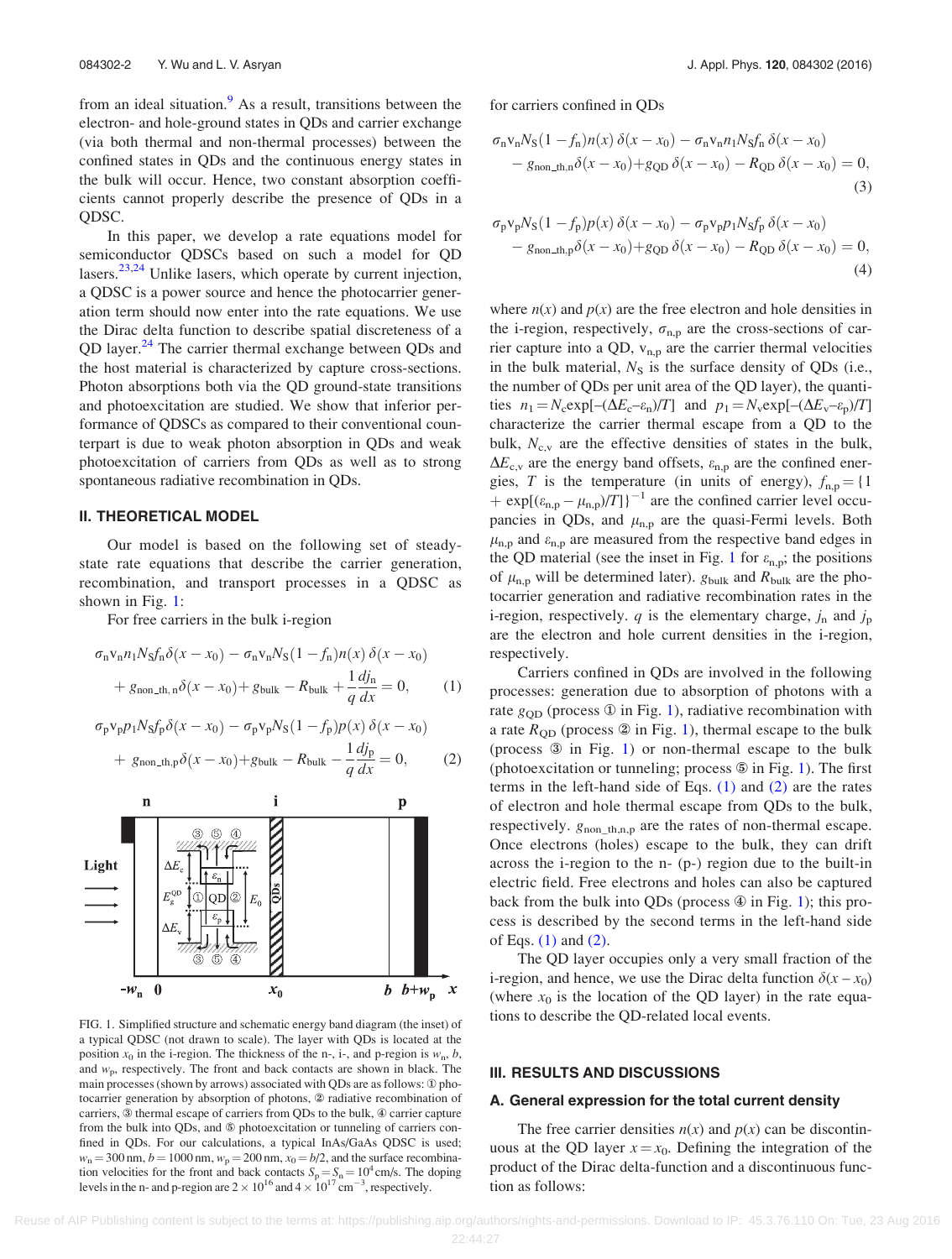<span id="page-3-0"></span>
$$
\int_{x_0-0}^{x_0+0} \delta(x-x_0)n(x)dx
$$
  
= 
$$
\lim_{\Delta \to 0} \left\{ \frac{1}{\Delta \sqrt{2\pi}} \int_{x_0-0}^{x_0+0} \exp\left[ -\frac{(x-x_0)^2}{2\Delta^2} \right] n(x)dx \right\},
$$
 (5)

and integrating [\(3\)](#page-2-0) and [\(4\)](#page-2-0) over an infinitesimal interval around  $x = x_0$ , we obtain

$$
\sigma_{n}v_{n}N_{S}(1-f_{n})\frac{n(x_{0}-0)+n(x_{0}+0)}{2}
$$

$$
-\sigma_{n}v_{n}n_{1}N_{S}f_{n}-g_{\text{non\_th},n}+g_{\text{QD}}-R_{\text{QD}}=0,
$$
(6)

$$
\sigma_{p}v_{p}N_{S}(1-f_{p})\frac{p(x_{0}-0)+p(x_{0}+0)}{2}
$$

$$
-\sigma_{p}v_{p}p_{1}N_{S}f_{p}-g_{\text{non\_th},p}+g_{\text{QD}}-R_{\text{QD}}=0.
$$
 (7)

From (6) and (7), we have for the average values of the free electron and hole densities at the QD layer

$$
\frac{n(x_0 - 0) + n(x_0 + 0)}{2} = n_1 \frac{f_n}{1 - f_n} + \frac{1}{\sigma_n v_n N_S (1 - f_n)}
$$
  
× (R<sub>QD</sub> - g<sub>QD</sub> + g<sub>non\_th,n</sub>), (8)

$$
\frac{p(x_0 - 0) + p(x_0 + 0)}{2}
$$
  
=  $p_1 \frac{f_p}{1 - f_p} + \frac{1}{\sigma_p v_p N_s (1 - f_p)}$  ( $R_{\text{QD}} - g_{\text{QD}} + g_{\text{non\_th,p}}$ ). (9)

Instead of  $(1)$  and  $(2)$ , equations

$$
g_{\text{bulk}} - R_{\text{bulk}} + \frac{1}{q} \frac{dj_n}{dx} = 0 \tag{10}
$$

and

$$
g_{\text{bulk}} - R_{\text{bulk}} - \frac{1}{q} \frac{dj_p}{dx} = 0 \tag{11}
$$

can be equivalently used separately for the left- and righthand sides (with respect to the QD layer) of the i-region (i.e., the regions  $0 \le x \le x_0 - 0$  and  $x_0 + 0 \le x \le b$ , respectively) provided Eqs. (10) and (11) are supplemented with the following boundary conditions at the QD layer:

$$
j_{n}|_{x=x_{0}+0} - j_{n}|_{x=x_{0}-0} = q(R_{\text{QD}} - g_{\text{QD}}),
$$
 (12)

$$
j_p|_{x=x_0+0} - j_p|_{x=x_0-0} = q(g_{\text{QD}} - R_{\text{QD}}).
$$
 (13)

These boundary conditions are obtained by integrating Eqs. [\(1\)–\(4\)](#page-2-0) over an infinitesimal interval around  $x_0$ .

It should be noted that, although the total current density  $j = j_n(x) + j_p(x)$  is constant in position, the electron and hole current densities may be discontinuous at the QD layer. As can be seen from Eqs.  $(12)$  and  $(13)$ , the discontinuity is due to the fact that the generation and spontaneous radiative recombination rates in QDs may not equal to each other. This discontinuity is a feature related to the use of the  $\delta$ -function to describe the QD layer in our model.

As seen from Eqs.  $(6)$  and  $(7)$ , the net escape rate from QDs to the i-region is the same for electrons and holes [and equals to  $(g_{OD} - R_{OD})$ ] even if their individual capture and escape rates are different.

At the front and back contacts, the current is completely due to the majority carriers so that

$$
j = j_n(-w_n) = j_p(b + w_p).
$$
 (14)

It follows from (14) that

$$
j_{p}(-w_{n}) = j_{n}(b + w_{p}) = 0.
$$
 (15)

Integrating Eq. (10) from  $-w_n$  to  $b + w_p$  and using Eq. (12), we obtain a general expression for the total current density in a QDSC

$$
j = q \int_{-w_n}^{x_0 - 0} (g_{\text{bulk}} - R_{\text{bulk}}) dx
$$
  
+ 
$$
q \int_{x_0 + 0}^{b + w_p} (g_{\text{bulk}} - R_{\text{bulk}}) dx + q (g_{\text{QD}} - R_{\text{QD}}).
$$
 (16)

Eq. (16) simply states that the total current density is due to the net generation of photocarriers by the entire device.

We did not consider here the nonradiative recombination loss of carriers. However, this process can be easily incorporated into our model by simply rewriting  $R_{\text{bulk}}$  and  $R_{\text{QD}}$  to include both radiative and nonradiative recombinations in Eq.  $(16)$ .

A straightforward approach to obtain the j-V characteristic of the QDSC would be to solve the carrier transport equations and Poisson's equation supplemented by the corresponding boundary conditions. Having thus obtained  $n(x)$ and  $p(x)$  and the spatial distribution of the electric field, the total current density could be calculated. In the i-region, however, we would have a set of coupled integro-differential equations [Eqs.  $(10)$  and  $(11)$ ]. At the QD layer, there would be a step in the electric field equal to  $N_S(f_p - f_n)/\varepsilon_0\varepsilon_r$ , where  $\varepsilon_0$  is the permittivity of free space and  $\varepsilon_r$  is the relative permittivity (dielectric constant). This set of integro-differential equations could only be solved numerically. Our goal here is, however, to derive analytical expressions for the  $i$ -V characteristic. To do this, we use the approach which is described in Ref. [25.](#page-12-0)

Since the total current density is constant in position  $[j = j_p(x) + j_n(x) = \text{const}(x)$ , it can be calculated by adding the electron and hole current densities at any position  $x$ . Let us choose  $x = 0$  for doing this. At  $x = 0$ ,  $j<sub>p</sub>(0)$  can be easily obtained by solving the ambipolar transport equation for minority holes, and  $j_n(0)$  can be obtained by integrating Eq.  $(10)$  from 0 to b at which position electrons can be treated as minority carrier. With Eq.  $(12)$ , the total current density is given by

$$
j = j_{p}(0) + q \int_{0}^{x_{0}-0} (g_{bulk} - R_{bulk}) dx + q(g_{QD} - R_{QD}) + q \int_{x_{0}+0}^{b} (g_{bulk} - R_{bulk}) dx + j_{n}(b).
$$
 (17)

Reuse of AIP Publishing content is subject to the terms at: https://publishing.aip.org/authors/rights-and-permissions. Download to IP: 45.3.76.110 On: Tue, 23 Aug 2016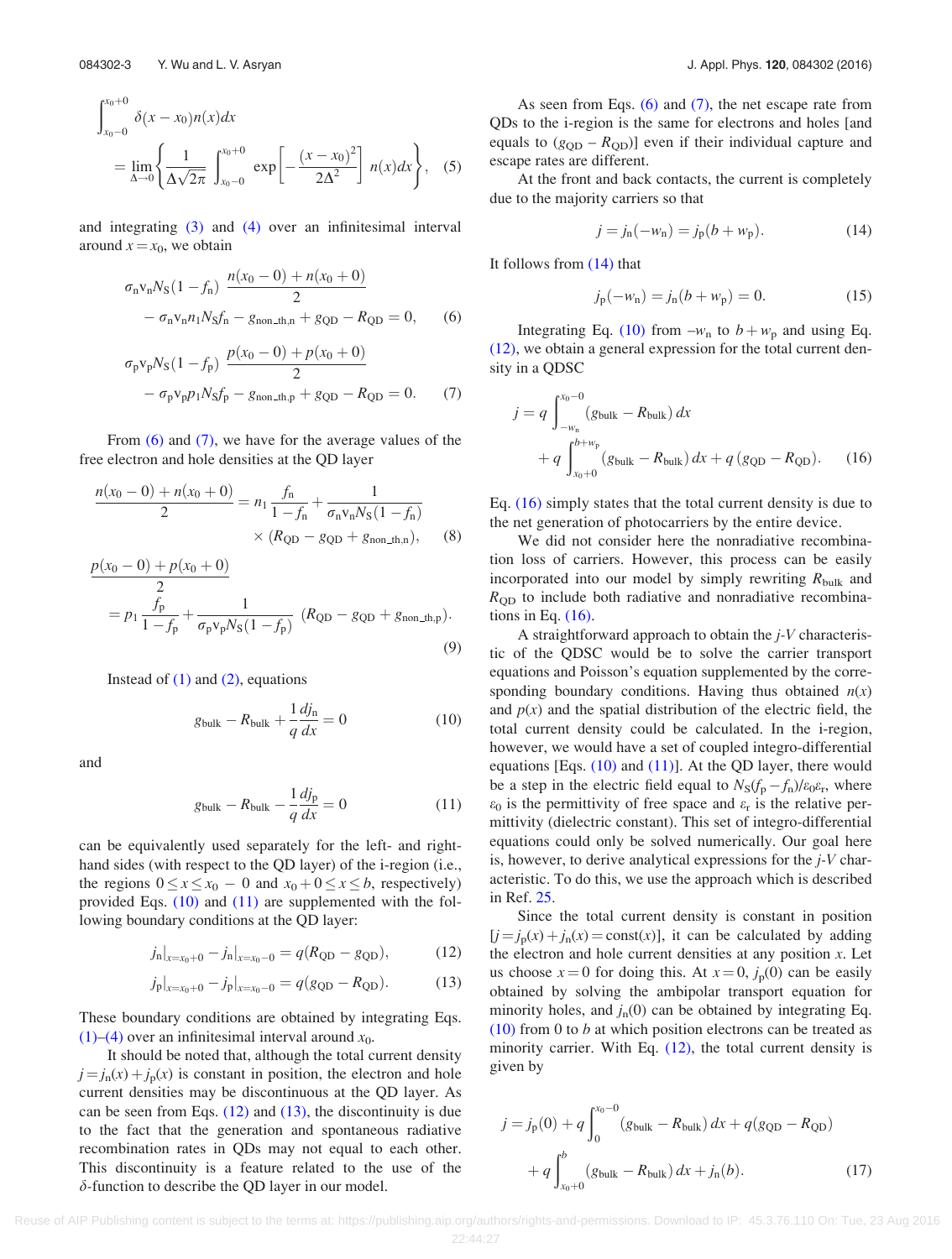<span id="page-4-0"></span>In [\(17\),](#page-3-0) the photocarrier generation rate for the bulk i-region is given by

$$
g_{\text{bulk}}(x) = \int_0^{\lambda_{\text{bulk}}} F \alpha_{\text{bulk}} \exp\left[-\alpha_{\text{bulk}}(x + w_{\text{n}})\right] d\lambda, \qquad (18)
$$

where  $\lambda_{\text{bulk}}$  is the longest photon wavelength for optical transitions in the bulk. The absorption coefficient  $\alpha_{\text{bulk}}(\lambda)$  for the i-region material is a function of the wavelength  $\lambda$ ;<sup>[26](#page-12-0)</sup> the photon flux  $F(\lambda)$  of the incident sunlight at a certain wavelength  $\lambda$  is given by

$$
F(\lambda) = 2\pi c \left(\frac{r_{\text{sun}}}{d_{\text{se}}}\right)^2 \frac{1}{\lambda^4} \frac{1}{\exp(hc/\lambda T_{\text{sun}}) - 1},\qquad(19)
$$

where c is the speed of light in vacuum,  $r_{\text{sun}}$  is the radius of the sun,  $d_{se}$  is the mean distance between the sun and earth, h is Planck's constant,  $T_{sun}$  is set to be 5762 K.<sup>[27](#page-12-0)</sup>

So far, one layer with QDs was only considered. If multiple layers are used (with  $Z_L$  being their number), we will have  $Z_L$  pairs of rate equations for confined carriers. Integrating Eq.  $(10)$ , we will obtain for the total current density

$$
j = j_{p}(0) + q \int (g_{bulk} - R_{bulk}) dx
$$
  
+  $q \sum_{i=1}^{Z_{L}} (g_{QD,i} - R_{QD,i}) + j_{n}(b),$  (20)

where the integration is taken over the interval  $[0, b]$  with an effective thickness that does not include the total thickness of QD layers.

When multiple layers with QDs are used, tunneling can occur between neighboring QD layers (do not confuse with the tunneling escape of confined carriers to the i-region), which is ignored in Eq.  $(20)$ . It has been experimentally demonstrated that such tunneling is not required for better performance.<sup>7</sup> If this process is, however, present, the rate equations for confined carriers in each QD layer should be revised to include the in- and out-tunneling rates of carriers. As a consequence, the boundary conditions at each QD layer should also contain the in- and out-tunneling terms. Following a procedure similar to that for deriving Eq. [\(17\),](#page-3-0) we can obtain the expression for the total current density, which has exactly the same form as Eq. (20). This is reasonable since the total current density should be given by the net generation of photocarriers. See [Appendix A](#page-10-0) for the case of tunneling between neighboring QD layers.

It should be noted that Eqs.  $(16)$  and  $(20)$  for the total current density are general. They are derived from the continuity equations with the boundary conditions at the QD layer.

#### B. Assumptions and results

To simplify the calculations,  $g_{bulk}$  can be approximated by an exponential function<sup>[3](#page-11-0)[,28](#page-12-0)</sup>

$$
g_{\text{bulk}}(x) = \alpha_{\text{bulk}} \phi_0 \exp[-\alpha_{\text{bulk}}(x + w_n)], \quad (21)
$$

where  $\alpha_{\text{bulk}}$  and  $\phi_0$  are numerical constants.

To obtain an analytical expression for  $j$ , we make the following assumptions, which are often used in the analysis of p-n junctions: $28$ 

- (i) In the n- (p-) type region (i.e., in the regions  $-w_n \le x \le 0$ and  $b \le x \le b + w_p$ , respectively), holes (electrons) are minority carriers even under illumination.
- (ii) n- and p-type regions are quasi-neutral so that the electric fields are zero there.
- (iii) The front and back contacts can be characterized by the surface recombination velocities  $S_p$  and  $S_n$ , respectively.
- (iv) The space charge regions are neglected.

Using above assumptions and Eq. (21), analytical expressions for  $j_p(0)$  and  $j_p(b)$  can be easily obtained by solving the ambipolar transport equations with the following boundary conditions:

For minority holes

$$
p(0) = pno exp(V/T), \t(22a)
$$

$$
\left. \frac{dp}{dx} \right|_{x=-w_n} = \frac{S_p}{D_p} [p(-w_n) - p_{no}],\tag{22b}
$$

and for minority electrons

$$
n(b) = n_{\text{po}} \exp(V/T), \tag{23a}
$$

$$
\left. \frac{dn}{dx} \right|_{x=b+w_{\rm p}} = -\frac{S_{\rm n}}{D_{\rm n}} [n(b+w_{\rm p}) - n_{\rm po}], \tag{23b}
$$

where  $V$  is the output voltage (in units of energy), and  $p_{\rm no}$  and  $n_{\rm po}$  are the hole and electron densities at thermal equilibrium in n- and p-regions, respectively.  $D_{\text{n.p}}$  are the diffusion coefficients for electrons and holes, respectively.

In the bulk i-region, the radiative recombination process is bimolecular and the electric field is present; therefore, it is impossible to calculate  $R_{\text{bulk}}$  analytically. Besides, the electric field may not be constant—it is determined not only by carrier densities and doping levels but also by the net charge in the QD layer.<sup>[29](#page-12-0)</sup> Therefore, to obtain an analytical expression for the current density due to radiative recombination  $j_{\text{rec}}^{\text{bulk}}$ , we need to use one more assumption:<sup>[30](#page-12-0)</sup>

(v) In the i-region, the drops of the quasi-Fermi levels  $E_{\text{Fn,p}}$  for electrons and holes are so small that we approximately have

$$
E_{\rm Fn} - E_{\rm FP} = V. \tag{24}
$$

Eq. (24) is equivalent to the assumption that electrons and holes have high mobilities so that they quickly drift to the n- and p-regions, respectively.<sup>[19](#page-11-0)</sup>

With  $(24)$ , we have for the recombination current density in i-region

$$
j_{\text{rec}}^{\text{bulk}} = q \int_0^b R_{\text{bulk}} dx = qbB n_i^2 \left[ \exp\left(\frac{V}{T}\right) - 1 \right],\tag{25}
$$

where  $B$  is the radiative recombination constant for the bulk.

The current density associated with absorption of photons via ground-state transitions in QDs is given by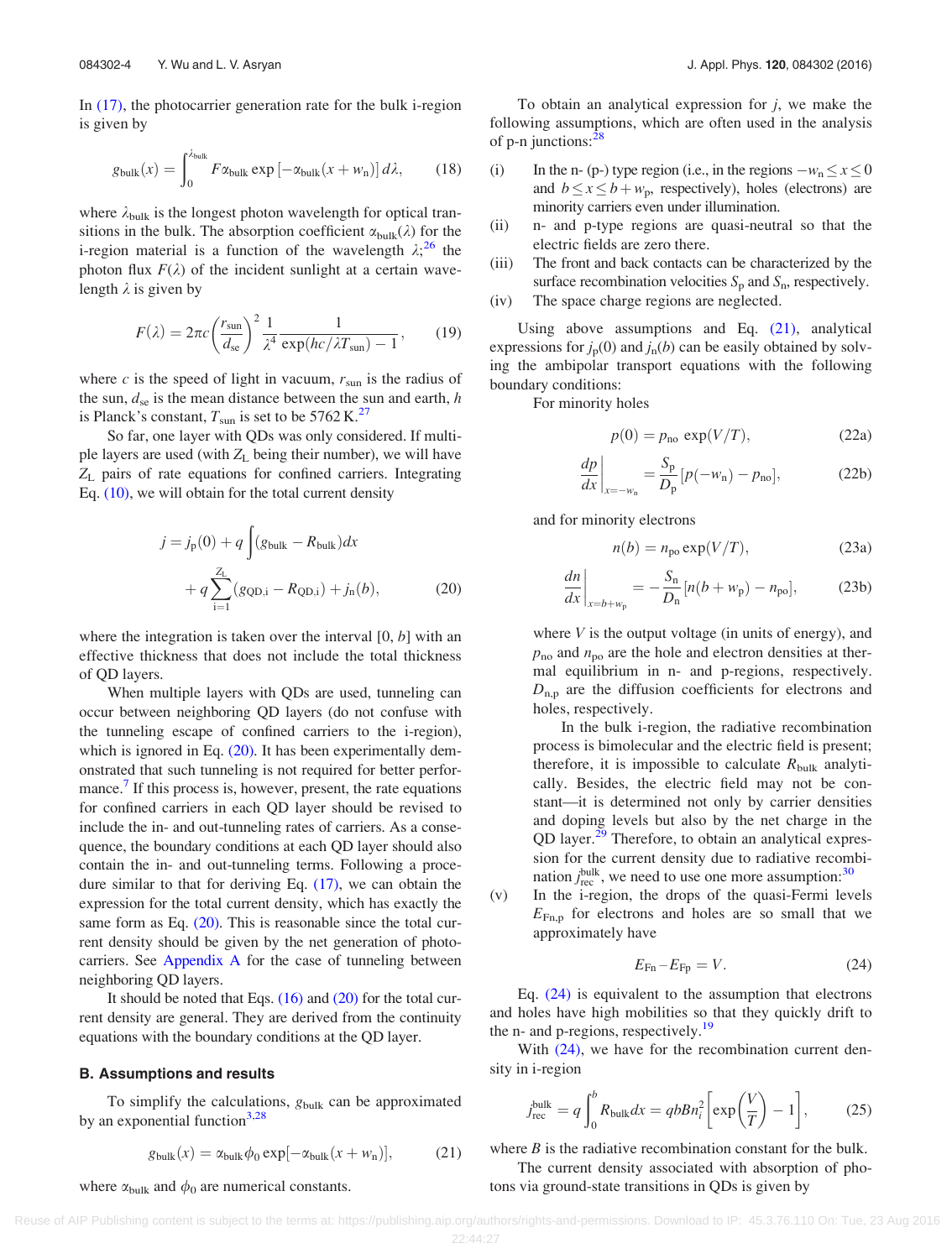$$
j_{\text{ph}}^{\text{QD}} = qg_{\text{QD}} = j_{\text{ph}}^{\text{QD-max}} (1 - f_{\text{n}} - f_{\text{p}}), \tag{26}
$$

<span id="page-5-0"></span>where the photocarrier generation rate by the QD ensemble is

$$
g_{\text{QD}} = \left| \int_{\lambda_{\text{bulk}}}^{+\infty} \sigma_{\text{QD}} N_{\text{S}} F d\lambda \right| (1 - f_{\text{n}} - f_{\text{p}}). \tag{27}
$$

The maximum value of  $j_{ph}^{QD}$  (obtained when  $f_n = f_p = 0$ ) is

$$
j_{\text{ph}}^{\text{QD\_max}} = q \bigg| \int_{\lambda_{\text{bulk}}}^{+\infty} \sigma_{\text{QD}} N_{\text{S}} F d\lambda \bigg|.
$$
 (28)

In (28),  $\sigma_{\text{QD}}(\lambda) = \bar{a}^3 \alpha_{\text{QD}}(\lambda)$  is the cross-section (in units of cm<sup>2</sup>) of photon absorption by a QD,  $\bar{a}$  is the mean size of QDs, and  $\alpha_{\text{QD}}(\lambda)$  is the absorption coefficient per QD (in units of  $cm^{-1}$ ) averaged over the inhomogeneously broad-ened ensemble of QDs<sup>[31,32](#page-12-0)</sup>

$$
\alpha_{\rm QD}(\lambda) = \frac{8}{3} \pi^2 \frac{\alpha_{\rm fine}}{\sqrt{\varepsilon_{\rm r}}} P^2 \frac{1}{E(\lambda)} I_{\rm overlap} d\left\langle \frac{1}{V_{\rm QD}} \delta \left[ E(\lambda) - E_0 \right] \right\rangle, \tag{29}
$$

where  $\alpha_{\text{fine}}$  is the fine-structure constant,  $V_{OD}$  is the volume of a QD, P is Kane's parameter,  $33 I_{\text{overlap}}$  $33 I_{\text{overlap}}$  is the overlap integral of the electron and hole wave functions in a QD,  $d$  is the degeneracy of the optical transition in a QD,  $E(\lambda) = hc/\lambda$  is the incident photon energy, <…> means averaging over the inhomogeneously broadened ensemble of QDs, the deltafunction of energy in  $\langle \ldots \rangle$  originates from the density of states in a QD,  $E_0 = E_g^{\text{QD}} + \varepsilon_n + \varepsilon_p$  is the energy of the optical transition in a QD, and  $E_g^{\text{QD}}$  is the band-gap energy of the QD material.

The absorption coefficient  $\alpha_{\text{QD}}$  has a peak at the energy of the optical transition in a mean-sized QD  $\bar{E}_0 = E_g^{\text{QD}}$  $+\bar{\varepsilon}_n + \bar{\varepsilon}_p = hc/\bar{\lambda}_0$ , where  $\bar{\varepsilon}_n$  and  $\bar{\varepsilon}_p$  are the electron and hole quantized energies in a mean-sized QD. Since  $\alpha_{OD}(\lambda)$  is very low for  $\lambda$  far beyond  $\bar{\lambda}_0$ , we can safely use  $+\infty$  as the upper limit for the integral in Eq. (27).

The current density associated with spontaneous radiative recombination of electrons and holes in QDs is

$$
j_{\text{rec}}^{\text{QD}} = qR_{\text{QD}} = j_{\text{rec}}^{\text{QD\_max}} f_{\text{n}} f_{\text{p}},\tag{30}
$$

where

$$
j_{\text{rec}}^{\text{QD-max}} = q \frac{N_{\text{S}}}{\tau_{\text{QD}}} \tag{31}
$$

is the maximum value (when  $f_n = f_p = 1$ ) of  $j_{\text{rec}}^{\text{QD}}$ ,  $R_{\text{QD}}$  is the radiative recombination rate in QDs

$$
R_{\rm QD} = N_{\rm S} \frac{f_{\rm n} f_{\rm p}}{\tau_{\rm QD}},\tag{32}
$$

and  $\tau_{\text{QD}}$  is the lifetime of spontaneous radiative recombination of an electron and a hole in a  $QD^{31,32}$  $QD^{31,32}$  $QD^{31,32}$ 

$$
\tau_{\rm QD} = \left[ \frac{8}{3} \alpha_{\rm fine} \sqrt{\varepsilon_{\rm r}} \frac{\bar{E}_0}{\hbar} \left( \frac{P}{\hbar c} \right)^2 I_{\rm overlap} \right]^{-1} . \tag{33}
$$

The ratio of  $j_{\text{ph}}^{\text{QD}}$  to  $j_{\text{rec}}^{\text{QD}}$  is

$$
\frac{j_{\text{ph}}^{\text{QD}}}{j_{\text{rec}}^{\text{QD}}} = \frac{g_{\text{QD}}}{R_{\text{QD}}} = \frac{j_{\text{ph}}^{\text{QD\_max}}}{j_{\text{rec}}^{\text{QD\_max}}} \left\{ \exp\left[\frac{(\bar{\varepsilon}_{\text{n}} + \bar{\varepsilon}_{\text{p}}) - (\mu_{\text{n}} + \mu_{\text{p}})}{T}\right] - 1 \right\}.
$$
\n(34)

As seen from (34), to have  $j_{ph}^{\text{QD}}$  positive, the condition  $\bar{\varepsilon}_n$  $+\bar{\epsilon}_p > \mu_n + \mu_p$  should hold. Note that the opposite of this inequality is the population inversion condition in a laser diode. This is reasonable since lasers are power-consumption devices and population inversion is achieved by injection of carriers, while a solar cell is a power source and hence there should be more carriers in lower energy states to have more absorption than recombination.

Using Eqs.  $(21)$ ,  $(25)$ ,  $(26)$ , and  $(30)$ , the total current density is obtained

$$
j = j_{\text{ph}} - j_{\text{s}} \left[ \exp\left(\frac{V}{T}\right) - 1 \right] + j_{\text{QD}}, \tag{35}
$$

where

$$
j_{\text{ph}} = q\phi_0 \frac{\beta_2^2 e^{-\beta_2}}{\beta_2^2 - \beta_1^2} \left( \frac{1 + \beta_1 \beta_3/\beta_2}{\beta_3 \sinh \beta_1 + \cosh \beta_1} e^{\beta_2} - \frac{\beta_1}{\beta_2} \frac{\beta_3 \cosh \beta_1 + \sinh \beta_1}{\beta_3 \sinh \beta_1 + \cosh \beta_1} - 1 \right) + q\phi_0 \frac{\beta_6^2 e^{-\beta_4}}{\beta_6^2 - \beta_5^2} \left( \frac{\beta_5 \beta_7/\beta_6 - 1}{\beta_5 \beta_7 + \cosh \beta_5} e^{-\beta_6} - \frac{\beta_5}{\beta_6} \frac{\beta_7 \cosh \beta_5 + \sinh \beta_5}{\beta_7 \sinh \beta_5 + \cosh \beta_5} + 1 \right) + q\phi_0 (e^{-\beta_2} - e^{-\beta_4}),
$$
(36)

$$
j_s = \frac{qD_p p_{\rm no}}{L_p} \frac{\beta_3 \cosh \beta_1 + \sinh \beta_1}{\beta_3 \sinh \beta_1 + \cosh \beta_1} + \frac{qD_n n_{\rm po}}{L_n} \frac{\beta_7 \cosh \beta_5 + \sinh \beta_5}{\beta_7 \sinh \beta_5 + \cosh \beta_5} + qbB n_i^2,\tag{37}
$$

$$
j_{\rm QD} = j_{\rm ph}^{\rm QD} - j_{\rm rec}^{\rm QD},\tag{38}
$$

 $L_{\rm n,p}$  are the diffusion lengths for minority electrons and holes, respectively. Parameters  $\beta_{1-7}$  (defined in Table [I](#page-6-0)) are determined by the cell structure and optical properties of cell materials.<sup>[25](#page-12-0)</sup>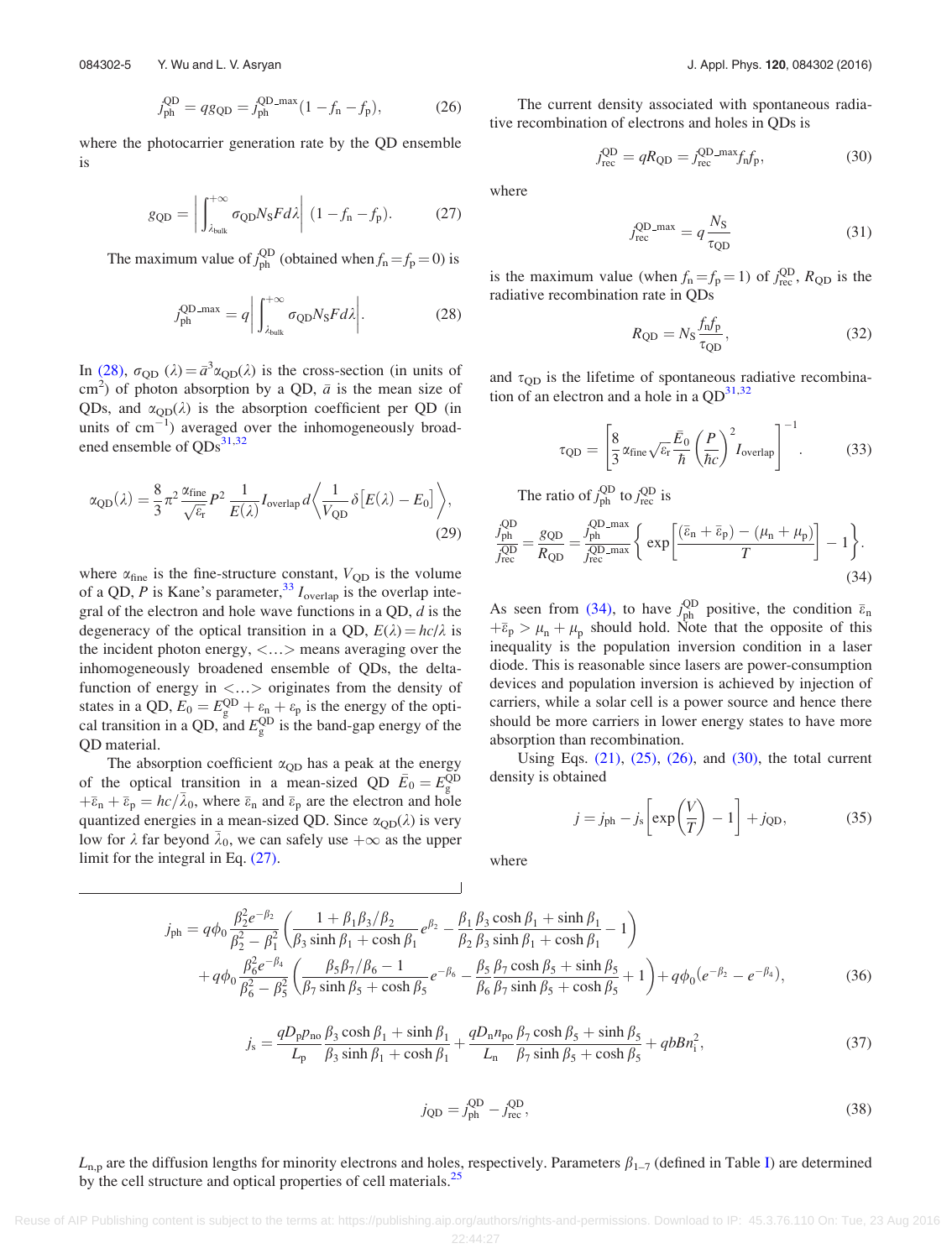<span id="page-6-0"></span>With Eqs. [\(6\)](#page-3-0) and [\(7\)](#page-3-0),  $j_{\text{QD}}$  can also be written as

$$
j_{\text{QD}} = q \left\{ g_{\text{non\_th},n} + \sigma_{\text{n}} v_{\text{n}} N_{\text{S}} (1 - f_{\text{n}}) \left[ n_1 \frac{f_{\text{n}}}{1 - f_{\text{n}}} - \frac{n(x_0 - 0) + n(x_0 + 0)}{2} \right] \right\}
$$
  
=  $q \left\{ g_{\text{non\_th},p} + \sigma_{\text{p}} v_{\text{p}} N_{\text{S}} (1 - f_{\text{p}}) \left[ p_1 \frac{f_{\text{p}}}{1 - f_{\text{p}}} - \frac{p(x_0 - 0) + p(x_0 + 0)}{2} \right] \right\}.$  (39)

Since  $j_{\text{QD}}(V)$  can be voltage-dependent through such dependences of  $f_{n,p}(V)$ , for the short circuit current density and the open circuit voltage, we have

$$
j_{\rm sc} = j_{\rm ph} + j_{\rm QD} (0), \tag{40}
$$

$$
V_{\rm oc} = T \ln \left[ \frac{j_{\rm ph} + j_{\rm QD}(V_{\rm oc})}{j_{\rm s}} + 1 \right]. \tag{41}
$$

It is worth noting that, if  $j_{\text{QD}}$  is voltage-dependent, the total current density cannot simply be written in the form of  $j_{\rm sc} - j_{\rm s}$  [exp( $V/T$ ) – 1].

### C. Discussion

There have been experimental reports showing that the position of the QD layer can play an important role in determining the cell performance. $34,35$  Due to the positiondependence of  $f_{\text{n,p}}$  and  $g_{\text{QD}}$ , the quantities  $R_{\text{QD}}$  and  $j_{\text{QD}}$  are also functions of position. Hence, our model can be used to study the effects of the QD layer position. We will, however, assume here that the QD layer is located in the middle of the i-region, which is the most common situation. We leave the effects of the QD layer position for a separate study.

Using our model, numerical calculations would allow us to obtain the spatial profiles of the electric field and carrier densities, as well as the energy band diagram. We are, however, able to derive here an analytical expression for the j-V characteristic [Eq. [\(35\)\]](#page-5-0) without involving extensive numerical calculations.

The primary focus of our study is the factors limiting the QDSC performance. For this purpose, we will separately study the QDSC in the following three cases.

## 1. Quasi-equilibrium between QDs and the bulk i-region

If we assume that the carrier exchange between QDs and the i-region is instantaneous (i.e., the carrier capture

TABLE I. Expressions for parameters entering into Eqs. [\(36\)](#page-5-0) and [\(37\).](#page-5-0)

| Parameter                                                                  | Expression                                                                                                                                           |
|----------------------------------------------------------------------------|------------------------------------------------------------------------------------------------------------------------------------------------------|
| $\beta_1$<br>$\beta_2$<br>$\beta_3$<br>$\beta_4$<br>$\beta_5$<br>$\beta_6$ | $w_n/L_p$<br>$W_n \alpha_{bulk}$<br>$L_{\rm p}S_{\rm p}/D_{\rm p}$<br>$(b+w_{\rm n})\alpha_{\rm bulk}$<br>$w_p/L_n$<br>$W_{\rm p} \alpha_{\rm bulk}$ |
| $\beta_7$                                                                  | $L_nS_n/D_n$                                                                                                                                         |

cross-sections  $\sigma_{n,p} = \infty$  and the tunneling escape of confined carriers to the i-region is instantaneous<sup>[36](#page-12-0)</sup>), the quasiequilibrium will be established, the output voltage will be given as  $V = E_{\text{g}}^{\text{QD}} + \mu_{\text{n}} + \mu_{\text{p}}$ , and Eq. [\(34\)](#page-5-0) can be rewritten as

$$
\frac{J_{\text{ph}}^{\text{QD}}}{J_{\text{rec}}^{\text{QD}}} = \frac{J_{\text{ph}}^{\text{QD\_max}}}{J_{\text{rec}}^{\text{QD\_max}}} \left[ \exp\left(\frac{\bar{E}_0 - V}{T}\right) - 1 \right].
$$
 (42)

Clearly, to have a positive  $j_{ph}^{QD}$ , the output voltage should be lower than  $\bar{E}_0/q$ .

Depending on the doping levels, conduction and valence band offsets, thickness of the i-region, QD mean size, and location of the QD layer, we will have the following two situations [(i) and (ii) below] in which expressions for  $f_{\text{n,p}}$  can be obtained:<sup>[29](#page-12-0)</sup>

#### (i) The QD layer is charge neutral. Then, we have

$$
f_{\rm n} = f_{\rm p} = f_{\rm CN}(V) = \left[1 + \exp\left(\frac{\bar{E}_0 - V}{2T}\right)\right]^{-1}.
$$
 (43)

Since  $\bar{E}_0 \gg T$ , at short circuit  $f_{CN} \approx 0$ ,  $j_{QD}(0)$  $\approx j_{\rm ph}^{\rm QD-max}$ , and  $j_{\rm sc}$  becomes

$$
j_{\rm sc} = j_{\rm ph} + j_{\rm ph}^{\rm QD\_max}.
$$
 (44)

 $V_{\text{oc}}$  is calculated numerically from Eq. (41).

Fig. [2](#page-7-0) shows  $j_{\text{ph}}^{\text{QD}}$ ,  $j_{\text{rec}}^{\text{QD}}$ , and  $j_{\text{QD}}$  as functions of the output voltage. With increasing V, both  $\int_{\text{ph}}^{\text{QD}}$  and  $j_{\text{QD}}$  decrease (from  $j_{\text{ph}}^{\text{QD-max}} = 3.9 \,\mu\text{A/cm}^2$ ) and become zero as the voltage equals to 0.6 and 0.99 V [when  $V = \bar{E}_0$ —see Eq. (42)], respectively.  $j_{\text{rec}}^{\text{QD}}$ increases with V and approaches  $j_{\text{rec}}^{\text{QD-max}}$  (=32.8 A/ cm<sup>2</sup>) as V becomes much larger than  $\bar{E}_0$ . Since  $j_{\text{rec}}^{\text{QD\_max}} \gg j_{\text{ph}_{\text{DD}}}^{\text{QD\_max}}$ , as V approaches  $\bar{E}_0$ ,  $j_{\text{rec}}^{\text{QD}}$  becomes larger than  $j_{ph}^{PQD}$  and thus  $j_{QD}$  becomes negative. In our calculations, the most commonly studied InAs/ GaAs QDSC is considered, and typical values for materials properties are used.<sup>[37](#page-12-0)</sup>

Fig.  $3$  shows the  $j$ -V characteristic and the output electrical power densities  $(mW/cm<sup>2</sup>)$  for both the conventional SC and QDSC under different scenarios. The solid curves represent the conventional SC and the dashed-dotted curves represent the QDSC under quasi-equilibrium. The current density  $j(V)$  for the conventional SC is calculated using Eq. [\(35\)](#page-5-0) and neglecting the last term  $j_{\text{QD}}$  therein. As seen from Eq.  $(44)$ ,  $j<sub>sc</sub>$  for the QDSC is increased compared to that for the conventional SC. However, the increase is practically negligible. This is because of a very small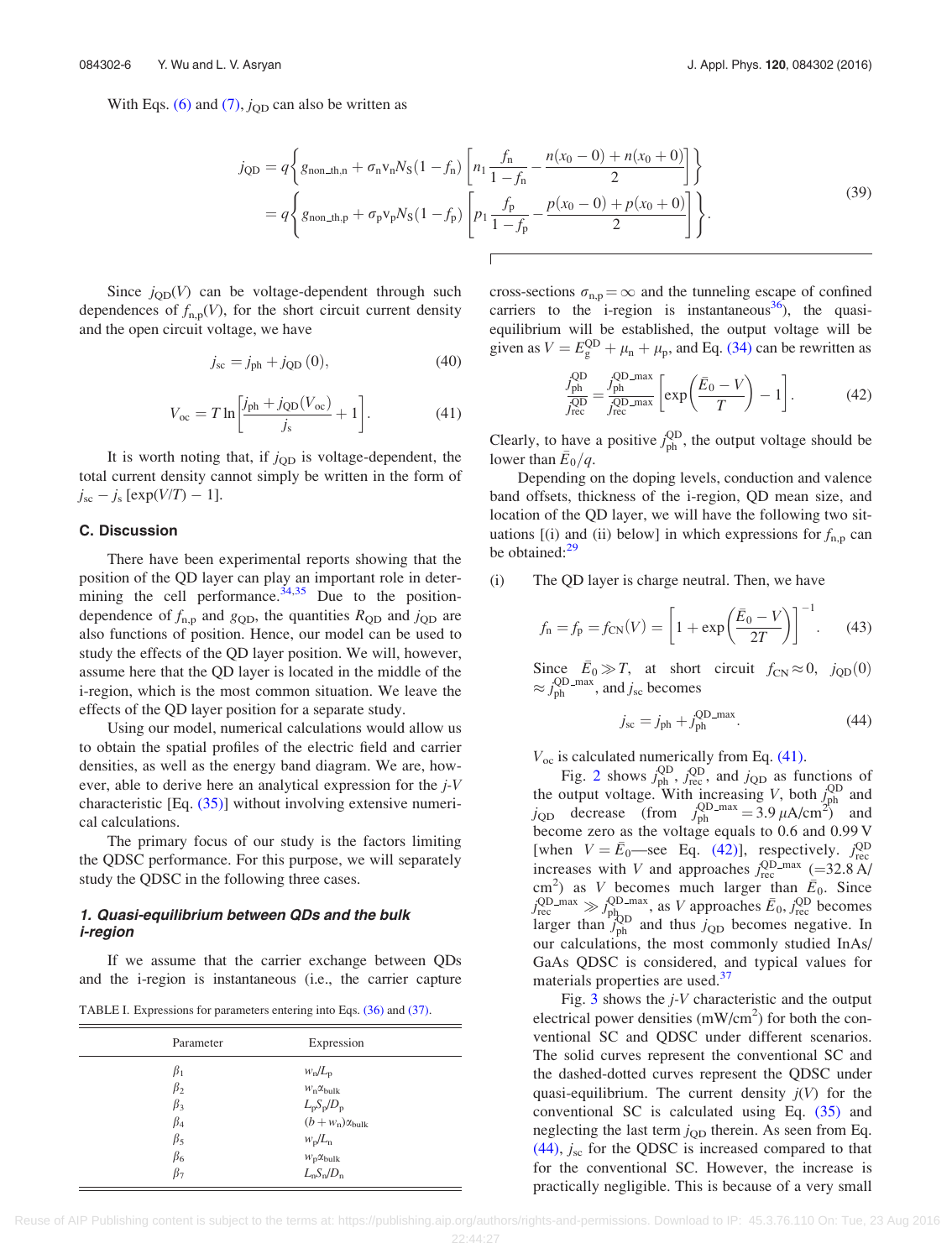<span id="page-7-0"></span>

FIG. 2. Voltage dependences of current densities for the processes associated with QDs in a QDSC. The current densities due to photon absorption  $(j_{ph}^{QD})$ , spontaneous radiative recombination  $(j_{rec}^{QD})$ , and  $j_{QD} = j_{ph}^{QD} - j_{rec}^{QD}$  are shown by the dashed-dotted, dotted, and solid curve, respectively. For the QDSC, the following two assumptions are made: (i) there is quasiequilibrium between QDs and the bulk i-region and (ii) the QD layer is charge neutral (i.e.,  $f_n = f_p$ ). At 0.58 V,  $j_{QD} = 0$ , and at  $\bar{E}_0 / q = 0.99V$ ,  $j_{ph}^{QD}$  $= 0$  [see Eqs. [\(26\)](#page-4-0) and [\(43\)](#page-6-0)]. The mean size of QDs is 9 nm, an infinitely deep potential well for confined carriers is assumed, the root mean square of QD-size fluctuations  $\delta = 0.05$ , the overlap integral of the confined electron and hole wave functions  $I_{\text{overlap}} = 1$ , the spontaneous radiative lifetime in a QD  $\tau_{\text{QD}} = 0.49 \text{ ns}$ , and the QD surface density (i.e., the number of QDs per unit area of the QD layer)  $N_S = 10^{11}$  cm<sup>-2</sup>.

QD absorption coefficient as can be seen from Eq. [\(28\).](#page-5-0) The major contribution to  $j_{\rm sc}$  is still from the optical absorption by the bulk, not by QDs. On the other hand,  $V_{oc}$  for the QDSC is much lower than that for the conventional SC. The reason for voltage degradation is in a very strong spontaneous radiative recombination in QDs. Since  $f_{\text{n,p}}$  increase with  $V, j_{\text{ph}}^{\text{QD}}$ decreases; however,  $j_{\text{rec}}^{\text{QD}}$  increases with *V*. Since  $j_{\text{rec}}^{\text{QD\_max}} \gg j_{\text{ph}}^{\text{QD\_max}}$ ,  $j_{\text{QD}}$  is already negative at  $V = V_{\text{occ}}$ (see Fig. 2) and, therefore, the open circuit voltage for the QDSC is lower than its bulk counterpart. Our findings on a negligible increase in  $j_{\rm sc}$  and a significant decrease in  $V_{\text{oc}}$  in a QDSC are consistent with experimental reports[.3](#page-11-0),[7,8,19](#page-11-0)

If multiple layers with QDs are used, it might seem that  $j_{ph}^{QD_{\text{max}}}$  could be multiplied by the number of QD layers  $Z_L$  to calculate  $j_{\rm sc}$  and  $V_{\rm oc}$ . However, since  $f_{\text{n,p}}$  depend on the position, each layer will now have its own values of  $f_{\text{n,p}}$ . Therefore,  $j_{\text{ph}}^{\text{QD-max}}$  should be calculated separately for each layer and the  $j$ -V characteristic should be derived according to Eq. [\(20\)](#page-4-0).

(ii) Charge neutrality is violated in the QD layer, i.e.,  $f_n \neq f_p$ . Analytical expressions for  $f_{n,p}$  for this situation have already been derived.<sup>[29](#page-12-0)</sup> It can be easily proved that, in this situation

$$
f_{\rm n}f_{\rm p}\leq f_{\rm CN}^2.\tag{45}
$$

A smaller value of the product  $f_n f_p$  means a weaker recombination in QDs [see Eq. [\(32\)](#page-5-0)]. Hence, violation of charge neutrality in QDs is beneficial for better performance of QDSCs. Since the i-region of the QDSC structure considered here is considerably thicker than the QD layer, we did not take into account the effect



FIG. 3. Current density j and output electrical power density as a function of the output voltage for the conventional SC (solid curves) and QDSC under different scenarios. The dashed-dotted curves for the QDSC are calculated assuming (i) quasi-equilibrium between QDs and the bulk and (ii) charge neutrality in the QD layer. The dotted and dashed-dotted-dotted curve represent the QDSC under the best-case scenario with the number of QD layers  $Z_{\rm L}$  = 500 and 100, respectively.  $V_{\rm oc}$  for the QDSC under quasi-equilibrium is 0.81 V, while  $V_{\text{oc}} = 1.01$  V is practically the same for the conventional SC and QDSCs under the best-case scenario. The power conversion efficiencies are 16.9%, 21.6%, 21.9%, and 23.0% for the curves from bottom up, respectively.

of violation of charge neutrality in QDs. However, in QDSCs structures with a thinner i-region, the effect of violation of charge neutrality in QDs on the  $i$ -V characteristic may be stronger.

## 2. Best-case scenario:  $f_n = f_p = 0$  for the entire range of V

In a QDSC, both photocarrier generation and recombination processes will occur in QDs. To have better performance, it is desirable to enhance the generation process while suppressing the carrier recombination process. This can be done by simultaneously decreasing  $f_n$  and  $f_p$  [see Eqs. [\(26\)](#page-4-0) and [\(30\)\]](#page-5-0). Ideally, we should have  $j_{\text{QD}} = j_{\text{ph}}^{\text{QD}} = j_{\text{ph}}^{\text{QD}}$  and  $j_{\text{rec}}^{\text{QD}} = 0$ , i.e.,  $f_n = f_p = 0$  for the entire range of V (i.e., from 0 to  $V_{\text{oc}}$ , the inequality  $\bar{\varepsilon}_{\text{n,p}} \gg \mu_{\text{n,p}}$  is always satisfied). In such a case, there will only be photocarrier generation and no radiative recombination in QDs ( $R_{OD} = 0$ ); QDs will act as photocarrier generation centers and their inclusion into a conventional SC will lead to better performance—both the short circuit current density and open circuit voltage will be improved according to Eqs. [\(40\)](#page-6-0) and [\(41\),](#page-6-0) respectively. If  $Z_L$ layers with QDs are used and assuming the best-case scenario ( $f_n = f_p = 0$ ) in each layer,  $j_{sc}$  and  $V_{oc}$  will be given by

$$
j_{\rm sc} = j_{\rm ph} + Z_{\rm L} j_{\rm ph}^{\rm QD\_max},\tag{46}
$$

$$
V_{\rm oc} = T \ln \left( \frac{j_{\rm ph} + Z_{\rm L} j_{\rm ph}^{\rm QD\_max}}{j_{\rm s}} + 1 \right). \tag{47}
$$

In this case, we obtain an analytical expression for the power conversion efficiency

$$
\eta_{\text{best}} = \frac{V_{\text{opt}}\{j_{\text{sc}} - j_{\text{s}}\left[\exp(V_{\text{opt}}/T) - 1\right]\}}{\int_0^{+\infty} F(\lambda)hc/\lambda d\lambda},\tag{48}
$$

where the optimum voltage  $V_{\text{opt}}$ , at which the output power density is maximum, is found from the solution of the equation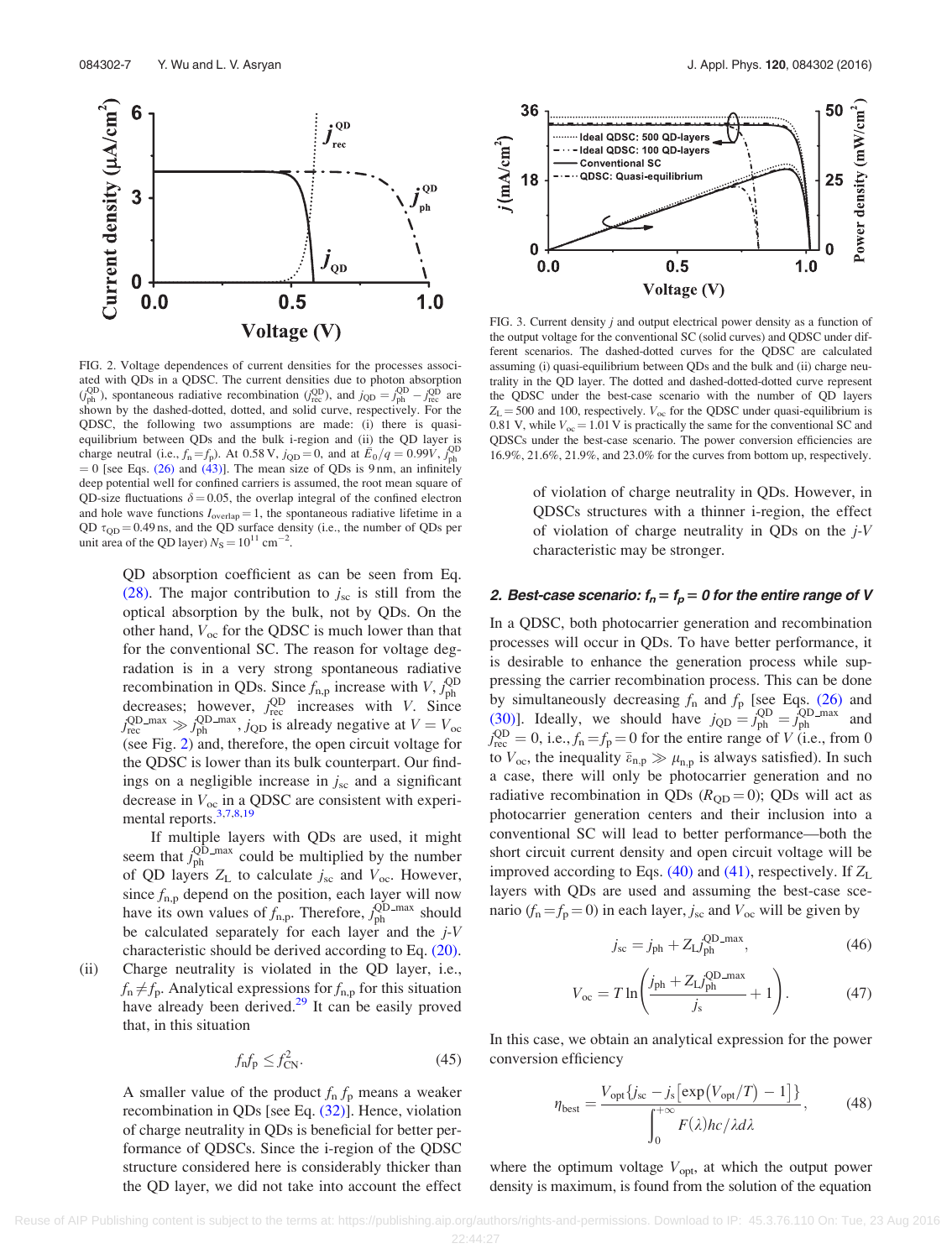$$
\left(1 + \frac{V_{\text{opt}}}{T}\right) \exp\left(\frac{V_{\text{opt}}}{T}\right) = \frac{j_{\text{sc}} + j_{\text{s}}}{j_{\text{s}}}.
$$
 (49)

<span id="page-8-0"></span>For this ideal case, the dotted and dashed-dotted-dotted curves in Fig. [3](#page-7-0) are plotted for the QDSCs with 500 and 100 QD layers, respectively. Compared with the conventional SC (the solid curve) and non-ideal QDSC (the dashed-dotted curves),  $j_{\rm sc}$  is increased due to absorption of sub-bandgap energy photons and elimination of radiative recombination at short circuit [see Eqs.  $(40)$  and  $(46)$ ]. However, in view of a very small absorption coefficient [see Eq. [\(28\)\]](#page-5-0), the improvement in  $j_{\rm sc}$  for the ideal QDSC with 100 QD layers is still quite small. Only with the use of large number of QD layers  $(Z_L = 500$  for the top dotted curve), a large increase in  $j_{\rm sc}$  is obtained. Compared with the non-ideal QDSC (the dasheddotted curve), a significant recovery in  $V_{\text{oc}}$  is obtained in the ideal QDSCs. The improvement in  $V_{\text{oc}}$  is due to elimination of strong spontaneous radiative recombination in QDs. Due to a logarithmic dependence on  $j_{ph}^{\text{QD-max}}$  (with  $j_{ph}^{\text{QD-max}}$  being very small) and  $Z_L$  [see Eq. [\(47\)](#page-7-0)],  $V_{\text{oc}}$  for the ideal QDSC is practically the same as that for the conventional SC. This confirms again that it is the strong spontaneous radiative recombination of carriers in QDs, which is responsible for the open circuit voltage degradation in a QDSC.

In Fig. [3,](#page-7-0) the output electrical power densities (in units of mW/cm<sup>2</sup>) are also shown. The power conversion efficiencies are 16.9%, 21.6%, 21.9%, and 23.0% for the QDSC under quasi-equilibrium, conventional SC, and ideal QDSCs with  $Z_L = 100$  and 500, respectively. As seen from the figure, a multi-layer QDSC will have a higher efficiency than its conventional counterpart if spontaneous radiative recombination of carriers in QDs is suppressed.

### 3. Photoexcitation of confined carriers

Carriers that are confined in QDs can absorb photons and thus be excited to continuum-energy states in the bulk. This process of photoexcitation is another possible mechanism for carriers to escape from QDs (process  $\circledast$  in Fig. [1](#page-2-0)), especially under concentrated sunlight. The electron and hole photoexcitation coefficients (in units of  $cm^{-1}$ ) are given  $bv^{31,38}$ 

$$
\beta_{\text{ex},n,p}(\lambda) = 64\sqrt{2}\pi^3 \frac{1}{\bar{a}} \frac{\alpha_{\text{fine}}}{\sqrt{\varepsilon_r}} \frac{\Delta E_{\text{c},v}}{hc/\lambda} \left(\frac{\hbar^2}{m_{\text{c},v}\bar{a}^2hc/\lambda}\right)^{5/2} \times \left[f_{n,p}(\bar{\varepsilon}_{n,p}) - f_{n,p}(\bar{\varepsilon}_{n,p} + hc/\lambda)\right],
$$
\n(50)

where  $m_{c,v}$  are the electron and hole effective masses in the QD material.

Depending on the mechanism by which photons are provided (incident sunlight or spontaneous radiative recombination in QDs), we will have the following two cases:

(i) If photons are provided by the incident sunlight, the photoexcitation rates are given as

$$
g_{\text{ex,n,p}} = \int_{\lambda_{\text{bulk}}}^{\lambda_{\text{ex}}} N_{\text{S}} \sigma_{\text{ex,n,p}} F(\lambda) d\lambda, \tag{51}
$$

where  $\lambda_{c,v}$  are the longest wavelengths of photons, which correspond to the excitation energies  $\Delta E_{c,v} - \overline{\varepsilon}_{n,p}$ , and  $\sigma_{\text{ex},n,p}(\lambda) = \bar{a}^3 \beta_{\text{ex},n,p}(\lambda)$  are the cross-sections (in units of  $\text{cm}^2$ ) for the photoexcitation processes.

Fig.  $4(a)$  shows the photoexcitation rates as functions of  $f_n(\bar{\epsilon}_n)$  at different values of the conduction band offset  $\Delta E_c$ . If  $f_n = 0$  or 1,  $g_{\text{ex,n}} = 0$  since  $\beta_{\text{ex,n}}$  becomes zero as is seen from Eq. (50). Depending on the values of  $\Delta E_c - \bar{\varepsilon}_n$ , there can be two different types for the dependence of  $g_{\text{ex,n}}$  on  $f_n$ . When  $\Delta E_c - \bar{\varepsilon}_n$  is small,  $g_{\text{ex,n}}$ increases with increasing  $f_n$ , approaches its maximum value, and then decreases down to zero as  $f_n$  becomes unity. With increasing  $\Delta E_c$ , the value of  $f_n$ , at which  $g_{\text{ex},n}$ is maximum, increases and the maximum value of  $g_{\text{ex},n}$ decreases. When  $\Delta E_c - \bar{\varepsilon}_n$  is large,  $g_{\text{ex,n}}$  increases monotonically with  $f_n$  for  $0 \le f_n < 1$ . The difference between the dependences is due to the following: when  $\Delta E_c - \bar{\varepsilon}_n$ is small and comparable with T, as  $f_n(\bar{\epsilon}_n)$  approaches unity,  $f_n(\bar{\varepsilon}_n + hc/\lambda_c)$  becomes comparable with  $f_n(\bar{\varepsilon}_n)$ ; however, when  $\Delta E_c - \bar{\varepsilon}_n$  is much larger than  $T, f_n(\bar{\varepsilon}_n)$  is always much larger than  $f_n(\bar{\varepsilon}_n + hc/\lambda)$  for  $0 \le \lambda \le \lambda_c$ .

Although  $\beta_{\text{ex,n}} \propto \Delta E_c$  [see (50)], a smaller  $\Delta E_c$  also means a longer  $\lambda_c$  in Eq. (51). Besides, since  $\beta_{\rm ex,n}/[f_n(\bar{e}_n)]$  $-f_n(\bar{\varepsilon}_n + hc/\lambda)$ ] increases as  $\lambda^{7/2}$  with increasing  $\lambda$  [see (50)], absorption of longer wavelength photons is stronger. Therefore, the maximum value of  $g_{\text{ex,n}}$  is achieved when  $\Delta E_c = \bar{\varepsilon}_n$  (i.e., when  $\lambda_c$  is longest), as is shown by the top curve in Fig.  $4(a)$ .



FIG. 4. Photoexcitation rate versus QD level occupancy for the cases when absorbed photons are provided by (a) the incident sunlight and (b) the spontaneous radiative recombination process in QDs.  $\bar{\varepsilon}_{n,p}$  are 0.606 and 0.034 eV, respectively. In (a), the curves for  $g_{\text{ex},n}$  versus  $f_n$  are plotted at different conduction band offsets  $\Delta E_c$ . In (b),  $f_n = f_p$  is assumed and  $\Delta E_{c,v}$  are 0.64 and 0.426 eV, respectively.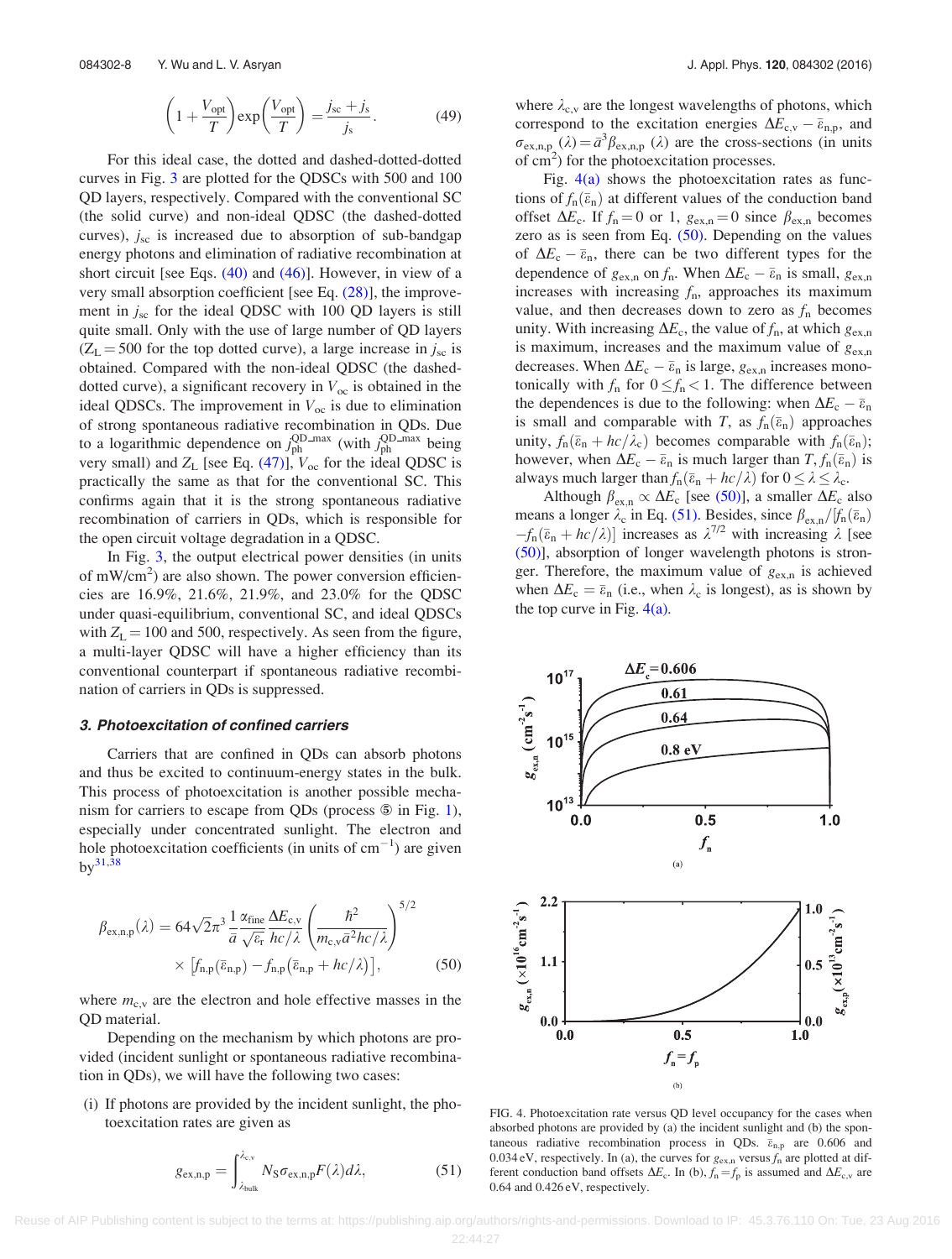The dependences of  $g_{\text{ex},p}$  on  $f_p$  are similar to those of  $g_{\text{ex,n}}$  on  $f_n$ . However, since the hole effective mass is much larger than the electron effective mass and since  $\beta_{\text{ex},n,p}$  are inversely proportional to  $m_{\text{c},v}^{5/2}$ ,  $g_{\text{ex},p}$  is several orders of magnitude smaller than  $g_{\text{ex},n}$ .

(ii) If photons are provided by spontaneous radiative recombination in QDs, the expressions for  $g_{\text{ex},n,p}$  are

$$
g_{\text{ex,n,p}} = N_{\text{S}} \bar{a}^3 \beta_{\text{ex,n,p}} (\bar{\lambda}_0) R_{\text{QD}}.
$$
 (52)

Since the transition energy  $hc/\bar{\lambda}_0 \gg T$ , then  $f_{n,p}(\bar{\varepsilon}_{n,p})$  $\gg f_{n,p}(\bar{\varepsilon}_{n,p} + hc/\bar{\lambda}_0)$  and  $\beta_{\text{ex},n,p}(\bar{\lambda}_0) \propto f_{n,p}$ . Hence,  $g_{\text{ex},n,p} \propto f_{n,p}^2 f_{p,n}$  depends on both  $f_n$  and  $f_p$ . The ratio of the electron photoexcitation rate to that for holes is

$$
\frac{g_{\text{ex,n}}}{g_{\text{ex,p}}} = \frac{\Delta E_{\text{c}}}{\Delta E_{\text{v}}} \left(\frac{m_{\text{v}}}{m_{\text{c}}}\right)^{5/2} \frac{f_{\text{n}}}{f_{\text{p}}}.
$$
(53)

It is clear that when  $f_n = f_p$ ,  $g_{ex,n}$  will be much larger than  $g_{\text{ex},p}$  since  $m_v \gg m_c$ .

Fig.  $4(b)$  shows the dependences of  $g_{\text{ex},n,p}$  on the level occupancy for  $f_n = f_p$ . The maximum values (obtained when  $f_n = f_p = 1$ ) of the photoexcitation rates are  $2.1 \times 10^{16}$  and  $1.0 \times 10^{13}$  cm<sup>-2</sup> s<sup>-1</sup> for  $g_{\text{ex,n,p}}$ , respectively.

To study the effects of photoexcitation, let us assume that this process is the dominant mechanism for both electron and hole escape from QDs. Then from Eqs.  $(6)$  and  $(7)$ , we have

$$
g_{\text{ex,n}} + R_{\text{QD}} - g_{\text{QD}} = 0, \tag{54}
$$

$$
g_{\text{ex},p} + R_{\text{QD}} - g_{\text{QD}} = 0. \tag{55}
$$

As seen from  $(54)$  and  $(55)$ , the photoexcitation rates are the same for electrons and holes

$$
g_{\text{ex,n}} = g_{\text{ex,p}}.\tag{56}
$$

If the net escape of confined carriers is due to the photoexcitation process,  $j_{\text{QD}}$  becomes

$$
j_{\rm QD} = qg_{\rm ex,n} = qg_{\rm ex,p}.\tag{57}
$$

For both cases discussed above,  $f_{n,p}$  and thus  $g_{\text{ex},n,p}$  and  $j_{\text{QD}}$  are found from the numerical solution of Eqs. (54) or (55). In contrast with the case of quasi-equilibrium, in which  $f_{\rm n,p}$  depend on the voltage [see Eq. [\(43\)\]](#page-6-0),  $f_{\rm n,p}$  for photoexcited carriers are voltage-independent. With Eq. (57), we immedi-ately find from Eq. [\(41\)](#page-6-0) that the open circuit voltage  $V_{\text{oc}}$  is larger than that for the conventional SC.

The maximum values of the photoexcitation rates are, however, several orders of magnitude smaller than the radiative recombination rate in QDs. For a typical InAs/GaAs QDSC considered here, the maximum values of  $R_{\text{QD}}$ (obtained when  $f_n = f_p = 1$ ),  $g_{QD}$  (obtained when  $f_n = f_p = 0$ ), and  $g_{\text{ex,n}}$  [see Fig. [4\(a\)\]](#page-8-0) are on the order of  $10^{20}$ ,  $10^{13}$ , and  $10^{17}$  cm<sup>-2</sup> s<sup>-1</sup>, respectively. The point is that, in order to satisfy Eqs. (54) and (55),  $g_{\text{ex},n,p}$  cannot be larger than  $g_{\text{QD}}$  and even if  $g_{\text{ex},n,p} = g_{\text{QD}}$ , the maximum possible improvements in  $j_{\rm sc}$  (on the order of  $10^{-3}$  mA/cm<sup>2</sup>) and  $V_{\rm oc}$  are negligible.

This means that practically no improvements in  $j_{\rm sc}$  and  $V_{\rm oc}$ will be brought about by the photoexcitation processes, and, as a result, the j-V curve of the QDSC will be virtually the same as that of the SC without QDs (as shown by the solid curve in Fig. [3](#page-7-0)) if photoexcitation is the dominant mechanism for escape of confined carriers from QDs.

Hence, the fact of negligible improvement in the  $j$ -V characteristic is not only due to a very small photoexcitation coefficient but also to a large spontaneous radiative recombination rate and a very small optical absorption coefficient of QDs. To take advantages of photoexcitation, it is necessary (i) to increase the photon absorption by QDs and photoexcitation coefficients and (ii) to reduce the spontaneous radiative recombination rate  $R_{OD}$ .

To reduce  $R_{\text{QD}}$ , type-II energy band alignment between QDs and the host material can be used. In such structures, only one type of carriers is confined in QDs while the other is delocalized; as a result, electrons and holes are spatially separated so that the overlap integral of the electron and hole wave functions  $I_{\text{overlap}}$  will be reduced, thus leading to an increase in the carrier lifetime [see Eq. [\(33\)](#page-5-0)] and a reduction in  $R_{OD}$ . There are both experimental and theoretical studies confirming that, due to such spatial separation of carriers,  $\tau_{OD}$  is increased from nano- to microsecond range.<sup>39,40</sup> It should be noted that  $I_{\text{overlap}}$  enters into both the photocarrier generation and radiative recombination rates. Reducing  $I_{\text{overlap}}$  will reduce  $R_{\text{OD}}$ ; however, the QD absorption rate will also be reduced to the same extent [see Eq.  $(29)$ ]—hence  $I_{\text{overlap}}$  cancels in Eq. [\(34\)](#page-5-0). Nevertheless, if concentrated sunlight is used, the reduction in absorption can be compensated and if, at the same time,  $R_{OD}$  remains reduced (in fact, while the absorption should ideally be proportional to the sunlight concentration [see Eq.  $(27)$ ],  $R_{OD}$  has a maximum [see Eq. [\(31\)\]](#page-5-0)), the cell performance can be improved.

In this paper, the optical transitions only between the ground states of electrons and holes in QDs are considered. However, if the band offsets and/or QD sizes are large enough to support excited states, both  $\beta_{\text{ex},n,p}$  and  $\alpha_{\text{QD}}$  will be increased, which will result in a stronger QD photon absorption and lead to better performance. Our theoretical model can be easily revised to include the presence of excited states in QDs—see [Appendix B.](#page-11-0)

#### IV. CONCLUSIONS

To conclude, we have developed a comprehensive theoretical model for semiconductor QD solar cells. In our model, the spatial discreteness of a QD layer is described by the Dirac delta-function and the carrier thermal exchange between QDs and the bulk i-region are characterized by the capture cross-sections. The coefficient of photon absorption (averaged over the inhomogeneously broadened ensemble of QDs) due to ground-state transitions in QDs is calculated as a function of the wavelength and QD level occupancy. The processes of carrier escape from QDs (namely, photoexcitation and tunneling) are also included in our model. The electron and hole current densities are shown to be discontinuous at the QD layer when the carrier generation and recombination rates in QDs are not equal to each other. A general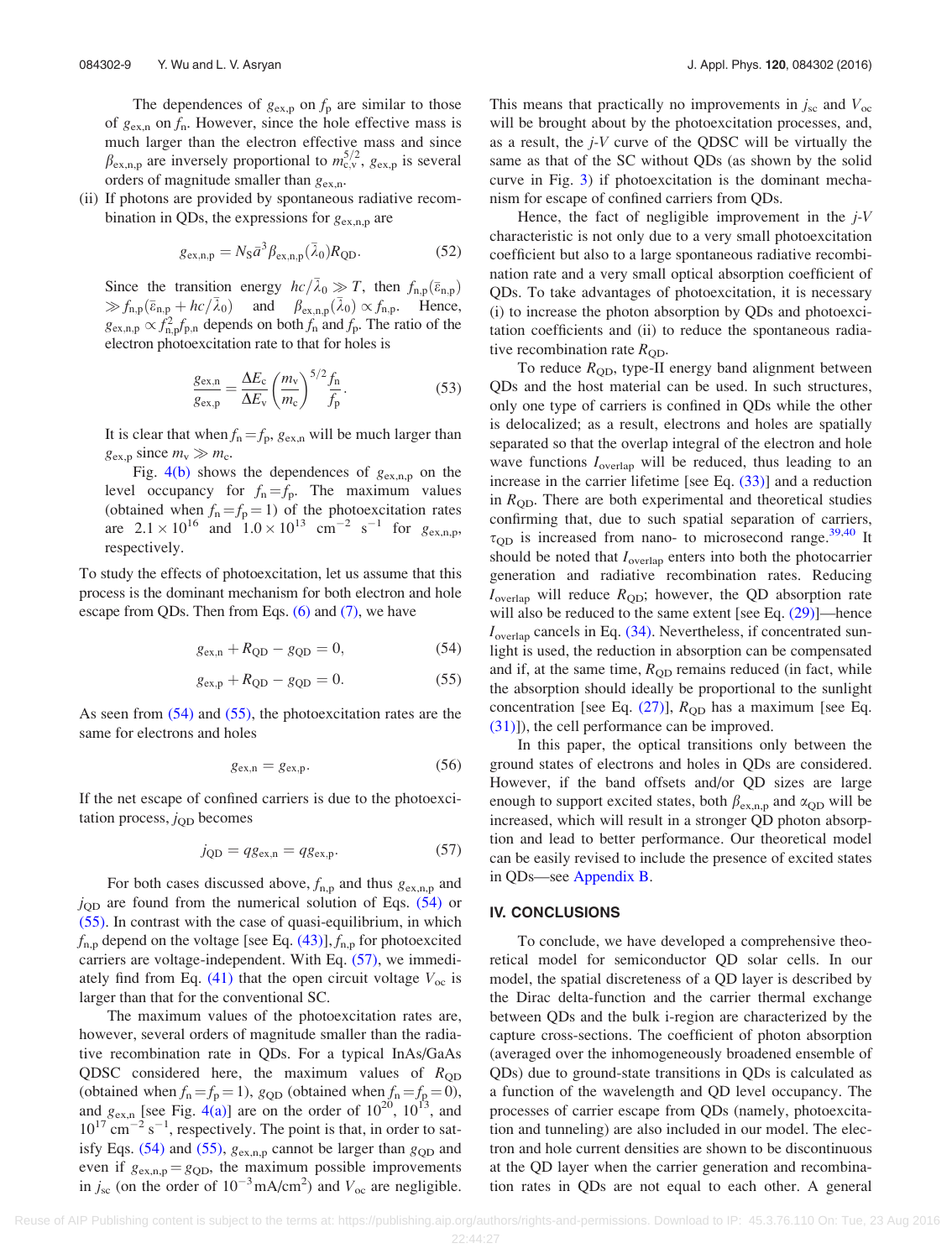<span id="page-10-0"></span>analytical expression for the total current density in the QDSC is obtained and the current-voltage characteristic is studied for several specific situations. Our theoretical model confirms that, in line with earlier experimental studies,  $^{13}$  $^{13}$  $^{13}$  due to much stronger (compared with the photon absorption in QDs and photoexcitation from QDs) spontaneous radiative recombination in QDs, the performance of the solar cell can hardly be improved by using QDs no matter the dominant mechanism of escape of confined carriers from QDs to the bulk—thermal escape, tunneling, or photoexcitation.

- (1) If QDs are at quasi-equilibrium with the bulk i-region, the expressions for the voltage-dependent  $f_{n,p}$  can be obtained and the j-V characteristic can be calculated. Compared with their conventional counterparts,  $j_{\rm sc}$  is increased while  $V_{\text{oc}}$  is decreased. Due to small absorption coefficient  $\alpha_{\text{QD}}$  of the QD ensemble, the improvement in  $j_{\rm sc}$  is negligible. Strong spontaneous radiative recombination in QDs leads to large degradation in  $V_{\text{oc}}$ .
- (2) In the best-case scenario, when the spontaneous radiative recombination in QDs is completely suppressed (i.e., when  $f_n = f_p = 0$ , both  $j_{sc}$  and the power conversion efficiency are higher than those in a conventional SC or in a non-ideal QDSC. Again, due to small value of  $\alpha_{OD}$ , the increase in  $j_{\rm sc}$  is negligible if only one QD layer is used. If multiple layers with QDs are used and the best-case scenario is maintained in each layer,  $j_{\rm sc}$  will be much higher.  $V_{\text{oc}}$  in an ideal QDSC is much higher than that in a non-ideal QDSC. However, due to a logarithmic dependence on  $Z_L$  and  $j_{ph}^{\text{QD-max}}$ ,  $V_{oc}$  in an ideal QDSC is practically the same as that in the conventional SC.
- (3) When photoexcitation is the dominant mechanism for escape of carriers from QDs to the bulk,  $f_{n,p}$  become voltage-independent and both  $j_{\rm sc}$  and  $V_{\rm oc}$  are larger than those for the conventional SC. However, due to small values of  $\alpha_{\text{OD}}$  and  $\beta_{\text{ex},n,p}$  and as well as a large value of  $R_{\text{QD}}$ , the improvements in  $j_{\text{sc}}$  and  $V_{\text{oc}}$  are negligible—the maximum possible improvement in  $j_{\rm sc}$  is on the order of  $10^{-3}$  mA/cm<sup>2</sup>. As a result, the  $j-V$  curve is practically the same as that for the conventional SC.

### ACKNOWLEDGMENTS

Y.W. acknowledges the support of the Fundamental Research Funds for the Central Universities (Grant No. 2015QNA10). L.V.A. acknowledges the U.S. Army Research Office (Grant No. W911NF-13-1-0445) for support of this work.

## APPENDIX A: TUNNELING BETWEEN NEIGHBORING QD LAYERS

If multiple layers with QDs are used, tunneling can occur between neighboring QD layers. As shown in Fig. 5, carriers confined in a given QD layer can tunnel out to the neighboring layers located on its left- and/or right-hand sides. Carriers can also tunnel into a given QD layer from its neighboring layers. Hence, the rate equations for carriers confined in each QD layer should be revised to include the in- and out-tunneling terms. Denote the number of QD layers as  $Z_L$ . We have then the following rate equations:



FIG. 5. Tunneling (shown by arrows) between neighboring QD layers in a QDSC. Out- and in-tunneling of carriers occur between a QD layer and its neighboring layers on the left- and/or right-hand sides.

For electrons confined in the 1st QD layer (counted from the left)

$$
\sigma_n v_n N_S (1 - f_{n,1}) n - \sigma_n v_n n_1 N_S f_{n,1} + g_{\text{QD},1} - R_{\text{QD},1} - g_{\text{non\_th},1} + R_{\text{in-tunn},1}^R - R_{\text{out-tunn},1}^R = 0,
$$
\n(A1)

for electrons confined in the i-th layer  $(2 \le i \le Z_L - 1)$ 

$$
\sigma_{n}v_{n}N_{S}(1-f_{n,i})n - \sigma_{n}v_{n}n_{1}N_{S}f_{n,i} + g_{\text{QD},i} - R_{\text{QD},i} - g_{\text{non\_th},i}
$$

$$
+R_{\text{in-tunn},i}^{R} - R_{\text{out-tunn},i}^{R} + R_{\text{in-tunn},i}^{L} - R_{\text{out-tunn},i}^{L} = 0,
$$
(A2)

and for electrons confined in the  $Z_L$ -th layer

$$
\sigma_{n}v_{n}N_{S}(1 - f_{n,Z_{L}})n - \sigma_{n}v_{n}n_{1}N_{S}f_{n,Z_{L}} + g_{QD,Z_{L}} - R_{QD,Z_{L}} - g_{non\_th,Z_{L}} + R_{in-tunn,Z_{L}}^{L} - R_{out-tunn,Z_{L}}^{L} = 0,
$$
\n(A3)

where  $R_{\text{in-tunn}}$  and  $R_{\text{out-tunn}}$  are the in- and out-tunneling rates of confined electrons, respectively. Superscripts "L" and "R" denote the tunneling exchange rates between a given QD layer and its left- and right-hand side neighbor, respectively. For the sake of simplicity, the Dirac delta-function  $\delta(x-x_i)$  $(x<sub>i</sub>$  is the location of the i-th layer) is dropped in each term in Eqs. (A1)–(A3). Similar equations can also be written for the confined holes.

As is clear from Eqs.  $(A1)$ – $(A3)$ , the following relations hold:

$$
R_{\text{in-tunn,i}}^{\text{R}} = R_{\text{out-tunn,i+1}}^{\text{L}},\tag{A4}
$$

$$
R_{\text{out-tunn},i}^{\text{R}} = R_{\text{in-tunn},i+1}^{\text{L}}.\tag{A5}
$$

Similarly to Eq. [\(12\),](#page-3-0) we will have the following boundary conditions at the layers:

$$
j_{n}|_{x=x_{1}+0} - j_{n}|_{x=x_{1}-0}
$$
  
=  $q(R_{\text{QD},1} - g_{\text{QD},1} + R_{\text{out-tunn},1}^{R} - R_{\text{in-tunn},1}^{R}),$  (A6)

$$
\begin{split} j_{\rm n}|_{x=x_{\rm i}+0} - j_{\rm n}|_{x=x_{\rm i}-0} &= q(R_{\rm QD,i} - g_{\rm QD,i} + R_{\rm out-tunn,i}^{\rm R} \\ &- R_{\rm in-tunn,i}^{\rm R} + R_{\rm out-tunn,i}^{\rm L} - R_{\rm in-tunn,i}^{\rm L}), \end{split} \tag{A7}
$$

Reuse of AIP Publishing content is subject to the terms at: https://publishing.aip.org/authors/rights-and-permissions. Download to IP: 45.3.76.110 On: Tue, 23 Aug 2016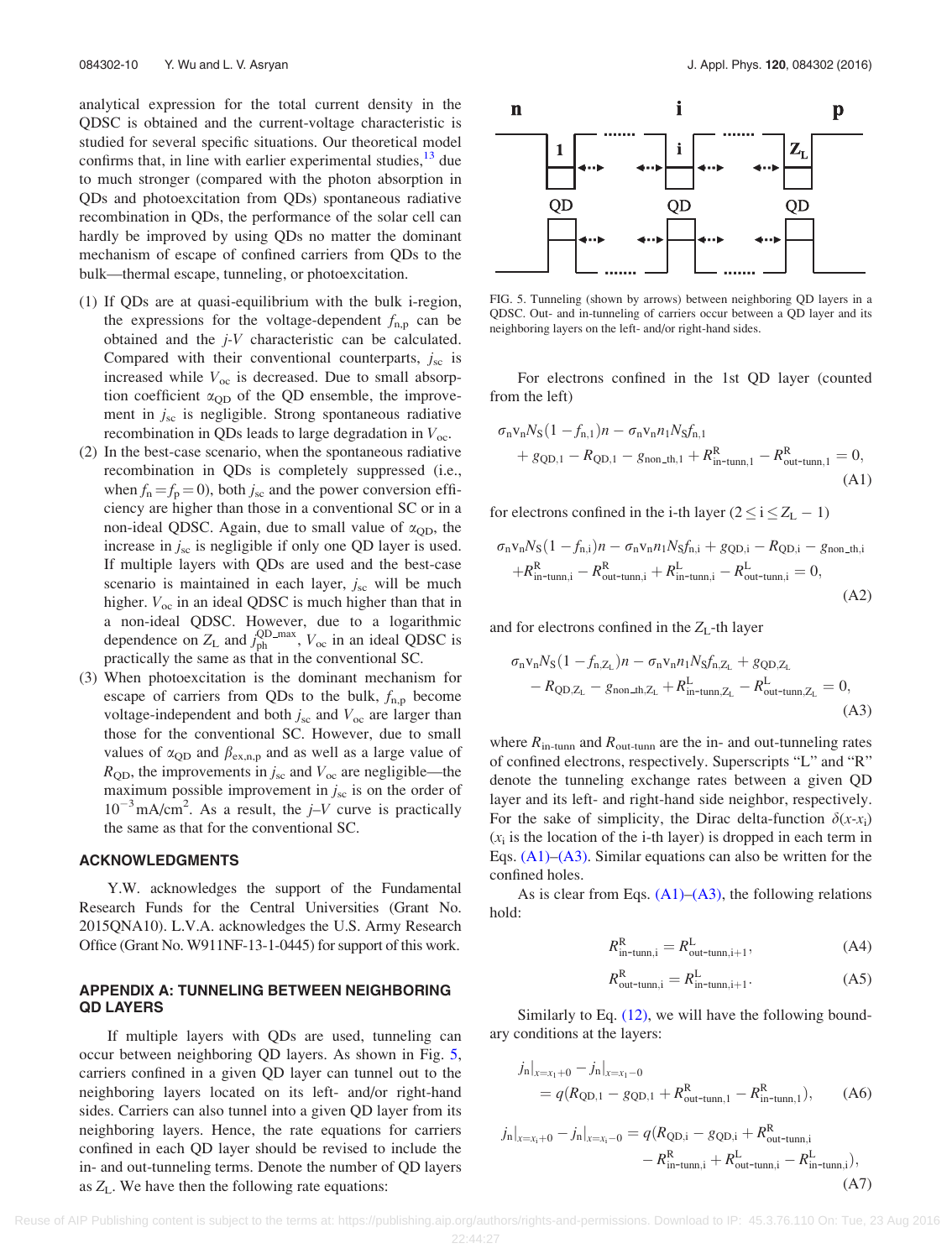<span id="page-11-0"></span>
$$
\begin{split} j_{\rm n}|_{x=x_{Z_{\rm L}}+0} - j_{\rm n}|_{x=x_{Z_{\rm L}}-0} \\ &= q(R_{\rm QD,Z_{\rm L}} - g_{\rm QD,Z_{\rm L}} + R_{\rm out-tunn,Z_{\rm L}}^{\rm L} - R_{\rm in-tunn,Z_{\rm L}}^{\rm L}). \end{split} \tag{A8}
$$

Integrating Eq.  $(10)$  and using Eqs.  $(A4)$ – $(A8)$ , we obtain for the total current density

$$
j = j_{p}(0) + q \int (g_{bulk} - R_{bulk})dx + q \sum_{i=1}^{Z_{L}} (g_{QD,i} - R_{QD,i}) + j_{n}(b).
$$
\n(A9)

Although tunneling affects the  $j$ -V characteristic through  $f_{\text{n.p.}}$ Eq. (A9) has exactly the same form as that for the case of no tunneling between neighboring QD layers [Eq. [\(20\)\]](#page-4-0).

## APPENDIX B: QDSC IN THE PRESENCE OF EXCITED STATES IN QDS

Consider now a situation when excited states (ES) are present in QDs. Let us assume that the carrier exchange between QDs and the i-region is ES-mediated only. At the steady-state, we can write the following rate equations for electrons:

For excited state electrons

$$
0 = \sigma_{n}v_{n}N_{S}(1 - f_{n2})n(x)\delta(x - x_{0}) - \sigma_{n}v_{n}N_{S}f_{n2}n_{2}\delta(x - x_{0})
$$
  
+  $g_{QD2}\delta(x - x_{0}) - R_{QD2}\delta(x - x_{0}) + g_{QD,1} \rightarrow \delta(x - x_{0})$   
+  $N_{S}\frac{f_{n1}(1 - f_{n2})}{\tau_{12}}\delta(x - x_{0}) - N_{S}\frac{f_{n2}(1 - f_{n1})}{\tau_{21}}\delta(x - x_{0}),$   
(B1)

for ground-state (GS) electrons

$$
0 = g_{\text{QD1}}\delta(x - x_0) - R_{\text{QD1}}\delta(x - x_0) - g_{\text{QD},1 \to 2}\delta(x - x_0)
$$

$$
- N_S \frac{f_{\text{n1}}(1 - f_{\text{n2}})}{\tau_{12}} \delta(x - x_0) + N_S \frac{f_{\text{n2}}(1 - f_{\text{n1}})}{\tau_{21}} \delta(x - x_0),
$$
(B2)

and for free electrons in the i-region

$$
0 = \sigma_{\rm n} v_{\rm n} n_2 N_{\rm S} f_{\rm n2} \, \delta(x - x_0) - \sigma_{\rm n} v_{\rm n} N_{\rm S} (1 - f_{\rm n2}) n(x) \, \delta(x - x_0)
$$

$$
-R_{\rm bulk} + g_{\rm bulk} + \frac{1}{q} \frac{dj_{\rm n}}{dx}.
$$
 (B3)

Similar equations can also be written for holes. "1" and "2" in the subscripts represent the GS and ES, respectively.  $g_{OD,1->2}$  is the transition rate of carriers from ground to excited state due to the absorption of photons.  $\tau_{12}$  is the ground-to-excited state transition time, and  $\tau_{21}$  is the excited-to-ground state relaxation time in a QD.

Integrating Eq. (B3) over an infinitesimal interval around  $x_0$  and using Eqs. (B1) and (B2), we have

$$
\frac{1}{q} (j_n|_{x=x_0+0} - j_n|_{x=x_0-0})
$$
\n
$$
= \sigma_n v_n N_S (1 - f_{n2}) \frac{n(x_0 + 0) + n(x_0 - 0)}{2} - \sigma_n v_n n_2 N_S f_{n2}
$$
\n
$$
= (R_{\text{QD1}} + R_{\text{QD2}}) - (g_{\text{QD1}} + g_{\text{QD2}}).
$$
\n(B4)

The expression for the total current density will then be

$$
j = q \int (g_{bulk} - R_{bulk})dx + q(g_{QD1} + g_{QD2})
$$

$$
- q(R_{QD1} + R_{QD2}),
$$
(B5)

which is similar to Eq.  $(16)$ . The total current density is again due to the net photocarrier generation by the entire device.

<sup>1</sup>A. Martí, L. Cuadra, and A. Luque, "Quantum dot intermediate band solar cell," in Proceesings of the 28th IEEE Photovoltaic Specialists Conference (PVSC) (2000), pp. 940–943. <sup>2</sup>

- <sup>2</sup>A. J. Nozik, "Quantum dot solar cells," [Physica E](http://dx.doi.org/10.1016/S1386-9477(02)00374-0) 14(1–2), 115–120 (2002). <sup>3</sup>A. Luque, A. Martí, C. Stanley, N. López, L. Cuadra, D. Zhou, J. L.
- Pearson, and A. McKee, "General equivalent circuit for intermediate band devices: Potentials, currents and electroluminescence," [J. Appl. Phys.](http://dx.doi.org/10.1063/1.1760836) <sup>96</sup>(1), 903–909 (2004). <sup>4</sup>
- <sup>4</sup>C. G. Bailey, D. V. Forbes, S. J. Polly, Z. S. Bittner, Y. S. Dai, C. Mackos, R. P. Raffaelle, and S. M. Hubbard, "Open-circuit voltage improvement of InAs/GaAs quantum-dot solar cells using reduced InAs coverage," [IEEE J.](http://dx.doi.org/10.1109/JPHOTOV.2012.2189047) [Photovoltaics](http://dx.doi.org/10.1109/JPHOTOV.2012.2189047) 2(3), 269-275 (2012).
- S. A. Blokhin, A. V. Sakharov, A. M. Nadtochy, A. S. Pauysov, M. V. Maximov, N. N. Ledentsov, A. R. Kovsh, S. S. Mikhrin, V. M. Lantratov, S. A. Mintairov, N. A. Kaluzhniy, and M. Z. Shvarts, "AlGaAs/GaAs photovoltaic cells with an array of InGaAs QDs," [Semiconductors](http://dx.doi.org/10.1134/S1063782609040204) 43(4), 514–518 (2009).
- 6 S. M. Hubbard, C. Bailey, S. Polly, C. Cress, J. Andersen, D. Forbes, and R. P. Raffaelle, "Nanostructured photovoltaics for space power," [J. Nanophotonics](http://dx.doi.org/10.1117/1.3266502) 3(1), 031880 (2009).
- D. Guimard, R. Morihara, D. Bordel, K. Tanabe, Y. Wakayama, M. Nishioka, and Y. Arakawa, "Fabrication of InAs/GaAs quantum dot solar cells with enhanced photocurrent and without degradation of open circuit voltage," [Appl. Phys. Lett.](http://dx.doi.org/10.1063/1.3427392) 96(20), 203507 (2010).
- <sup>8</sup>K. A. Sablon, J. W. Little, V. Mitin, A. Sergeev, N. Vagidov, and K. Reinhardt, "Strong enhancement of solar cell efficiency due to quantum dots with built-in charge," [Nano Lett.](http://dx.doi.org/10.1021/nl200543v) 11(6), 2311-2317 (2011).
- <sup>9</sup>V. Popescu and A. Zunger, "Three-dimensional assemblies of semiconductor quantum dots in a wide-gap matrix providing an intermediate band<br>for absorption," J. Appl. Phys. 112(11), 114320 (2012).
- $^{10}$ T. Sugaya, O. Numakami, R. Oshima, S. Furue, H. Komaki, T. Amano, K. Matsubara, Y. Okano, and S. Niki, "Ultra-high stacks of InGaAs/GaAs quantum dots for high efficiency solar cells," [Energy Environ. Sci.](http://dx.doi.org/10.1039/c2ee01930b) 5(3),
- 6233–6237 (2012). 11F. K. Tutu, P. Lam, J. Wu, N. Miyashita, Y. Okada, K. H. Lee, N. J. Ekins-Daukes, J. Wilson, and H. Liu, "InAs/GaAs quantum dot solar cell
- $^{12}$ G. Jolley, L. Fu, H. F. Lu, H. H. Tan, and C. Jagadish, "The role of intersubband optical transitions on the electrical properties of InGaAs/GaAs quan-
- tum dot solar cells," [Prog. Photovoltaics: Res. Appl.](http://dx.doi.org/10.1002/pip.2161) 21(4), 736–746 (2013). <sup>13</sup>D. G. Sellers, S. J. Polly, Y. J. Zhong, S. M. Hubbard, J. M. O. Zide, and M. F. Doty, "New nanostructured materials for efficient photon
- upconversion," [IEEE J. Photovoltaics](http://dx.doi.org/10.1109/JPHOTOV.2014.2367865)  $5(1)$ , 224–228 (2015). <sup>14</sup>M. Wolf, "Limitations and possibilities for improvement of photovoltaic solar energy converters: Part I: Considerations for earth's surface oper-
- ation," [Proc. IRE](http://dx.doi.org/10.1109/JRPROC.1960.287647) 48(7), 1246–1263 (1960). <sup>15</sup>A. Luque and A. Martí, "Increasing the efficiency of ideal solar cells by photon induced transitions at intermediate levels," [Phys. Rev. Lett.](http://dx.doi.org/10.1103/PhysRevLett.78.5014) 78(26), 5014–5017 (1997).
- <sup>16</sup>W. Shockley and H. J. Queisser, "Detailed balance limit of efficiency of p-
- n junction solar cells," [J. Appl. Phys.](http://dx.doi.org/10.1063/1.1736034) <sup>32</sup>(3), 510–519 (1961). 17V. Aroutiounian, S. Petrosyan, A. Khachatryan, and K. Touryan,
- "Quantum dot solar cells," [J. Appl. Phys.](http://dx.doi.org/10.1063/1.1339210) <sup>89</sup>(4), 2268–2271 (2001). 18A. Martı, L. Cuadra, and A. Luque, "Quasi-drift diffusion model for the quantum dot intermediate band solar cell," [IEEE Trans. Electron Devices](http://dx.doi.org/10.1109/TED.2002.802642)
- 49(9), 1632–1639 (2002).<br><sup>19</sup>A. Luque, A. Martí, N. López, E. Antolín, E. Cánovas, C. Stanley, C. Farmer, and P. Díaz, "Operation of the intermediate band solar cell under nonideal space charge region conditions and half filling of the intermediate
- band," [J. Appl. Phys.](http://dx.doi.org/10.1063/1.2193063)  $99(9)$ , 094503 (2006).<br><sup>20</sup>A. S. Lin and J. D. Phillips, "Drift-diffusion modeling for impurity photovoltaic devices," [IEEE Trans. Electron Devices](http://dx.doi.org/10.1109/TED.2009.2032741) 56(12), 3168–3174 (2009).